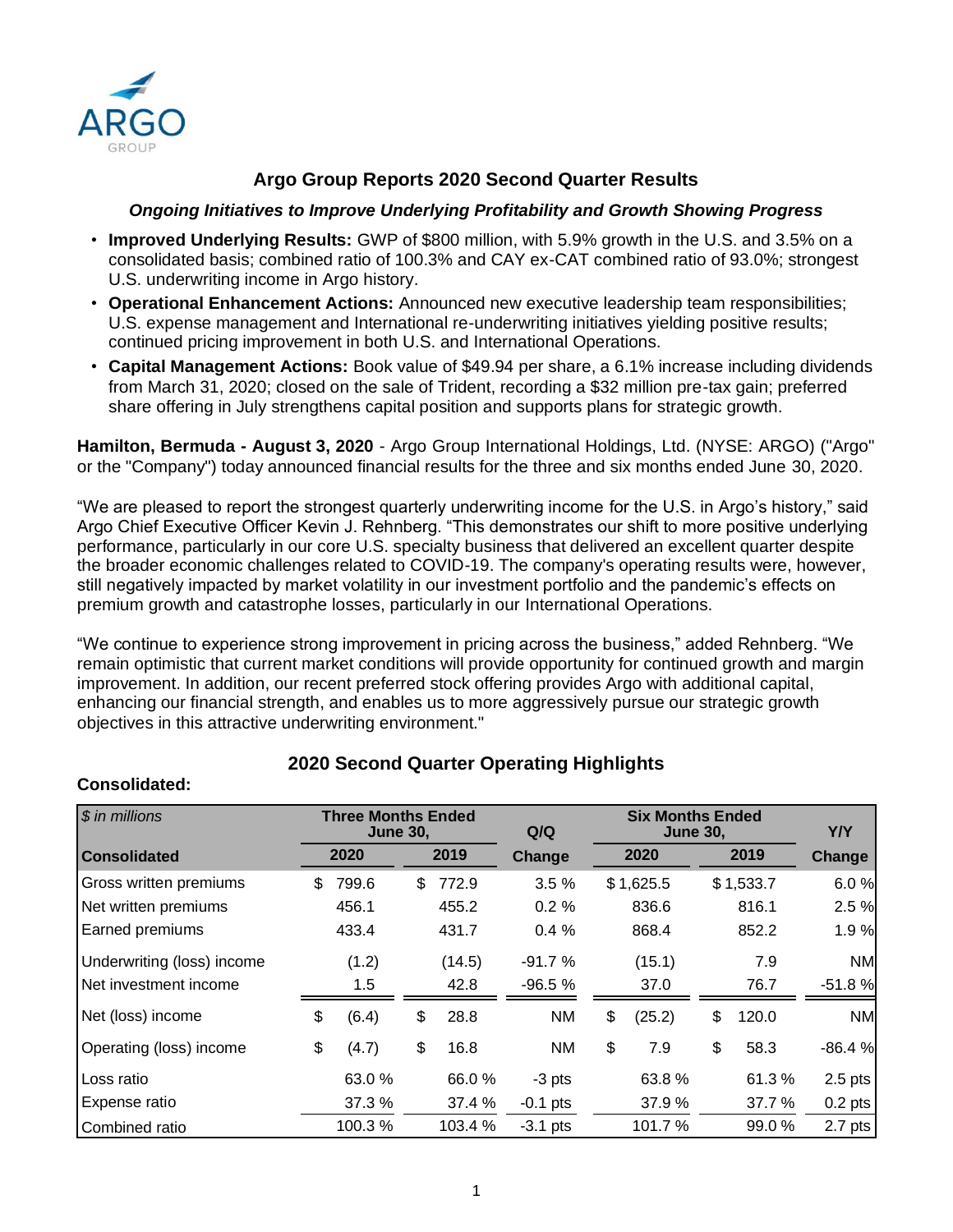- On a consolidated basis, gross written premium grew 3.5% to \$799.6 million driven by pricing increases, compared to \$772.9 million for the 2019 second quarter. Premium growth in U.S. Operations was 5.9%, while premiums in International Operations were flat compared to the prior year quarter.
- The combined ratio was 100.3% compared to 103.4% for the 2019 second quarter. The lower combined ratio was primarily driven by a better CAY ex-CAT loss ratio and a lower level of net unfavorable reserve development, which for the second consecutive quarter, was modest during the period at \$1.8 million. Partially offsetting these improvements was a higher level of catastrophe losses of \$27.9 million, including \$17.4 million related to the COVID-19 pandemic, primarily resulting from contingency and property exposures in Argo's International Operations. Additionally, net reserve development of \$1.8 million added 0.4 points to the loss ratio in the second quarter of 2020, compared to \$22.3 million or 5.2 points in the prior year quarter.
- The CAY ex-CAT combined ratio was 93.0% compared to 96.7% in the prior year quarter. The improvement in the CAY ex-CAT combined ratio was due to a lower CAY ex-CAT loss ratio that was driven by stronger pricing and lower loss activity, while the expense ratio was stable.
- Net investment income of \$1.5 million decreased 96.5% compared to \$48.2 million the 2019 second quarter. Net investment income excluding alternatives decreased 25.2% to \$24.9 million, while alternative investments, which are reported on a lag, contributed a loss of \$23.4 million in the second quarter of 2020. The decline in the portfolio excluding alternatives was primarily due to lower interest rates and portfolio de-risking actions that have been executed since the fourth quarter of 2019.
- Net loss was \$6.4 million or \$(0.18) per diluted share, compared to net income of \$28.8 million or \$0.83 per diluted share for the 2019 second quarter. The 2020 second quarter result included lower investment income and foreign currency exchange losses compared to foreign currency exchange gains in the prior year period.
- Operating loss was \$4.7 million or \$(0.14) per diluted share, compared to operating income of \$16.8 million or \$0.48 per diluted share for the 2019 second quarter. The primary driver of the decline in operating income was lower investment income in the second quarter of 2020, partially offset by improved underwriting results.

| $$$ in millions               | <b>Three Months Ended</b><br><b>June 30,</b> |             | Q/Q           |      | <b>Six Months Ended</b><br><b>June 30,</b> |      |        | Y/Y        |
|-------------------------------|----------------------------------------------|-------------|---------------|------|--------------------------------------------|------|--------|------------|
| <b>U.S. Operations</b>        | 2020                                         | 2019        | <b>Change</b> | 2020 |                                            | 2019 |        | Change     |
| <b>Gross written premiums</b> | \$<br>480.2                                  | \$<br>453.6 | 5.9%          | \$   | 956.7                                      | \$   | 864.3  | 10.7%      |
| Net written premiums          | 303.6                                        | 295.3       | 2.8%          |      | 573.0                                      |      | 543.7  | 5.4 %      |
| <b>Earned premiums</b>        | 301.6                                        | 284.0       | 6.2%          |      | 604.1                                      |      | 557.8  | 8.3%       |
| Losses and loss adjustment    | 171.2                                        | 162.9       | 5.1%          |      | 360.8                                      |      | 317.7  | 13.6%      |
| <b>Underwriting expenses</b>  | 95.6                                         | 91.7        | 4.3 %         |      | 191.7                                      |      | 185.9  | 3.1%       |
| Underwriting income           | 34.8                                         | \$<br>29.4  | 18.4 %        | \$   | 51.6                                       | \$   | 54.2   | $-4.8%$    |
| Loss ratio                    | 56.8%                                        | 57.4 %      | $-0.6$ pts    |      | 59.8 %                                     |      | 57.0 % | $2.8$ pts  |
| <b>Expense ratio</b>          | 31.7%                                        | 32.3%       | $-0.6$ pts    |      | 31.7%                                      |      | 33.3 % | $-1.6$ pts |
| Combined ratio                | 88.5%                                        | 89.7 %      | $-1.2$ pts    |      | 91.5 %                                     |      | 90.3%  | $1.2$ pts  |

## **U.S. Operations:**

• In our U.S. Operations, gross written premiums increased 5.9% compared to the 2019 second quarter due to growth in Professional and Specialty lines, while premiums in Liability lines were down modestly. Growth in the period reflected stronger rate increases across most lines of business, partially offset by economic headwinds as a result of COVID-19.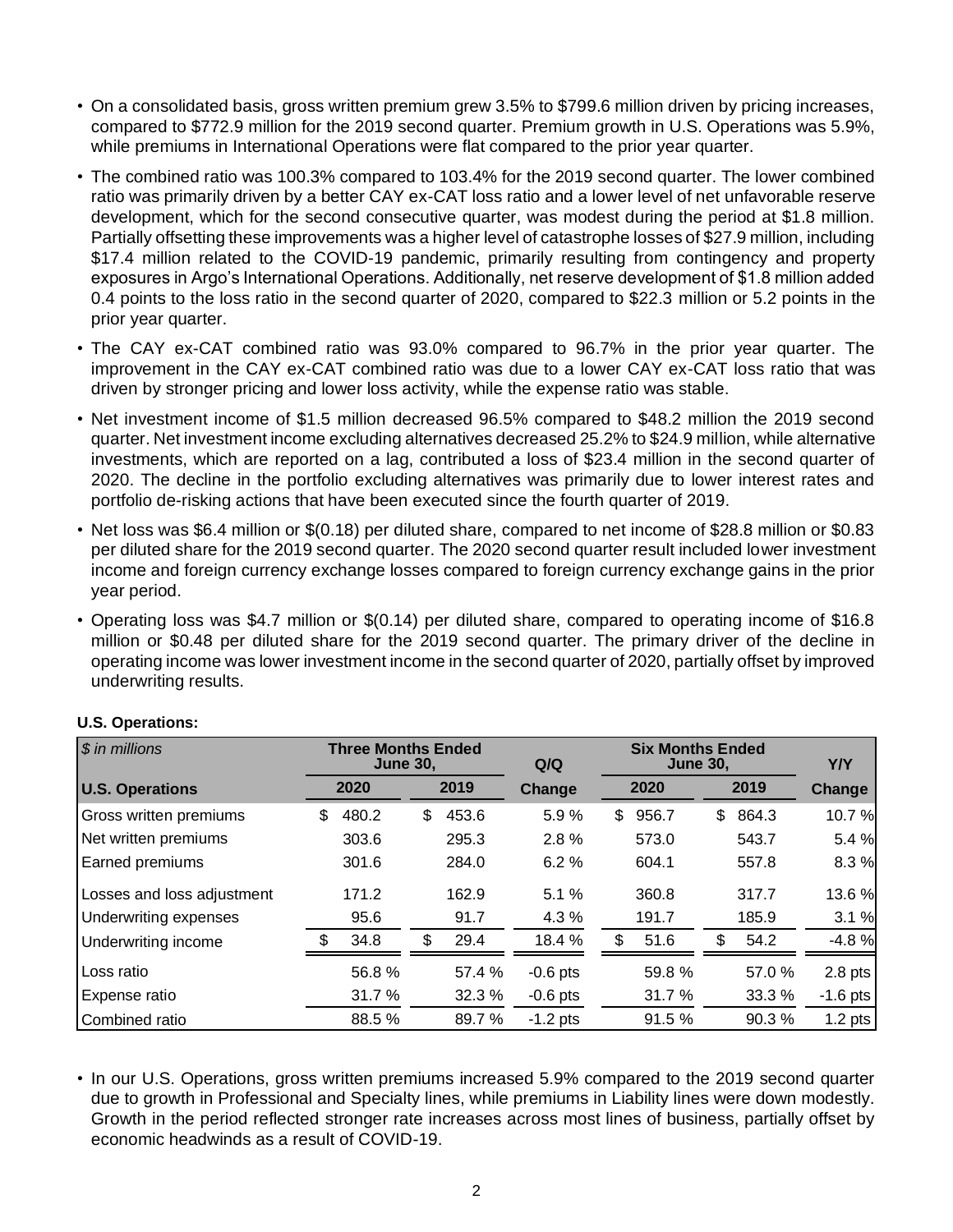- Net earned premium growth in the second quarter of 2020 was driven by growth in gross written premium. Growth in earned premium compared to the 2019 second quarter was driven by Professional and Property lines of business.
- The loss ratio for the second quarter of 2020 was 56.8%, a decrease of 0.6 points compared to the prior year quarter. The lower loss ratio was driven by a 2.9 point improvement in the CAY ex-CAT loss ratio, partially offset by higher catastrophe losses and a lower level of favorable reserve development. The improvement in the CAY ex-CAT loss ratio was primarily due to rate improvement achieved over the past several quarters as well as a significant reduction in claim activity during the second quarter. Catastrophe losses in the quarter included \$1 million of COVID-19 related losses. Net favorable prior-year reserve development in the current quarter was modest at \$0.6 million.
- The expense ratio for the second quarter of 2020 was 31.7%, an improvement of 0.6 points compared to the 2019 second quarter. The improvement in the expense ratio was driven by growth in earned premium ahead of a modest increase in expenses and additional ceding commissions received.

| $$$ in millions                 | <b>Three Months Ended</b><br><b>June 30,</b> |              | Q/Q                    | <b>Six Months Ended</b><br><b>June 30,</b> |               |     | Y/Y     |            |
|---------------------------------|----------------------------------------------|--------------|------------------------|--------------------------------------------|---------------|-----|---------|------------|
| <b>International Operations</b> | 2020                                         | 2019         | 2019<br>2020<br>Change |                                            | <b>Change</b> |     |         |            |
| Gross written premiums          | \$<br>319.3                                  | \$<br>319.2  | $-$ %                  | \$                                         | 668.5         | \$  | 669.3   | $-0.1%$    |
| Net written premiums            | 152.4                                        | 159.8        | $-4.6%$                |                                            | 263.3         |     | 272.3   | $-3.3%$    |
| <b>Earned premiums</b>          | 131.8                                        | 147.6        | $-10.7%$               |                                            | 264.1         |     | 294.3   | $-10.3%$   |
| Losses and loss adjustment      | 101.1                                        | 120.9        | $-16.4%$               |                                            | 192.6         |     | 203.3   | $-5.3%$    |
| Underwriting expenses           | 57.6                                         | 57.1         | 0.9%                   |                                            | 117.9         |     | 112.2   | 5.1%       |
| <b>Underwriting loss</b>        | (26.9)                                       | \$<br>(30.4) | $-11.5%$               | \$                                         | (46.4)        | \$. | (21.2)  | 118.9%     |
| Loss ratio                      | 76.7%                                        | 81.9%        | $-5.2$ pts             |                                            | 72.9 %        |     | 69.1 %  | $3.8$ pts  |
| Expense ratio                   | 43.7%                                        | 38.7%        | 5 pts                  |                                            | 44.7 %        |     | 38.1 %  | 6.6 pts    |
| Combined ratio                  | 120.4%                                       | 120.6%       | $-0.2$ pts             |                                            | 117.6 %       |     | 107.2 % | $10.4$ pts |

#### **International Operations:**

- In our International Operations, gross written premiums were approximately flat in the second quarter of 2020, as growth in Liability and Professional lines was offset by a decrease in Specialty and Property lines. Rates increased across all lines of business with particular strength in Property and Liability lines, and overall rate increases accelerated from the first quarter of 2020. Rate increases across International were partially offset by certain risk management actions, including reducing line sizes in some classes of business.
- Net earned premium in the second quarter of 2020 decreased 10.7% from the prior year quarter. The decline was driven by higher ceded premium under certain reinsurance contracts, as well as additional reinstatement premiums incurred during the quarter.
- The loss ratio for the second quarter of 2020 was 76.7%, an improvement of 5.2 points compared to the prior year quarter. The lower loss ratio was primarily due to a modest amount of unfavorable reserve development compared to 17.9 points in the prior year quarter, as well as an improved CAY ex-CAT loss ratio. Catastrophe losses totaled 17.2 points in the quarter, largely attributed to estimated losses related to COVID-19 in contingency and property exposures. The CAY ex-CAT loss ratio improvement was primarily due to achieved rate increases earnings through results and the impact of recent re-underwriting actions, partially offset by certain large losses.
- The expense ratio for the second quarter of 2020 was 43.7%, an increase of 5.0 points from 38.7% for the 2019 second quarter due to lower earned premium and higher non-acquisition expenses. The slight increase in absolute expenses are primarily due to costs associated with increased participation in our Lloyd's syndicates, which as a result leads to greater expenses being recognized ahead of a higher level of earned premium.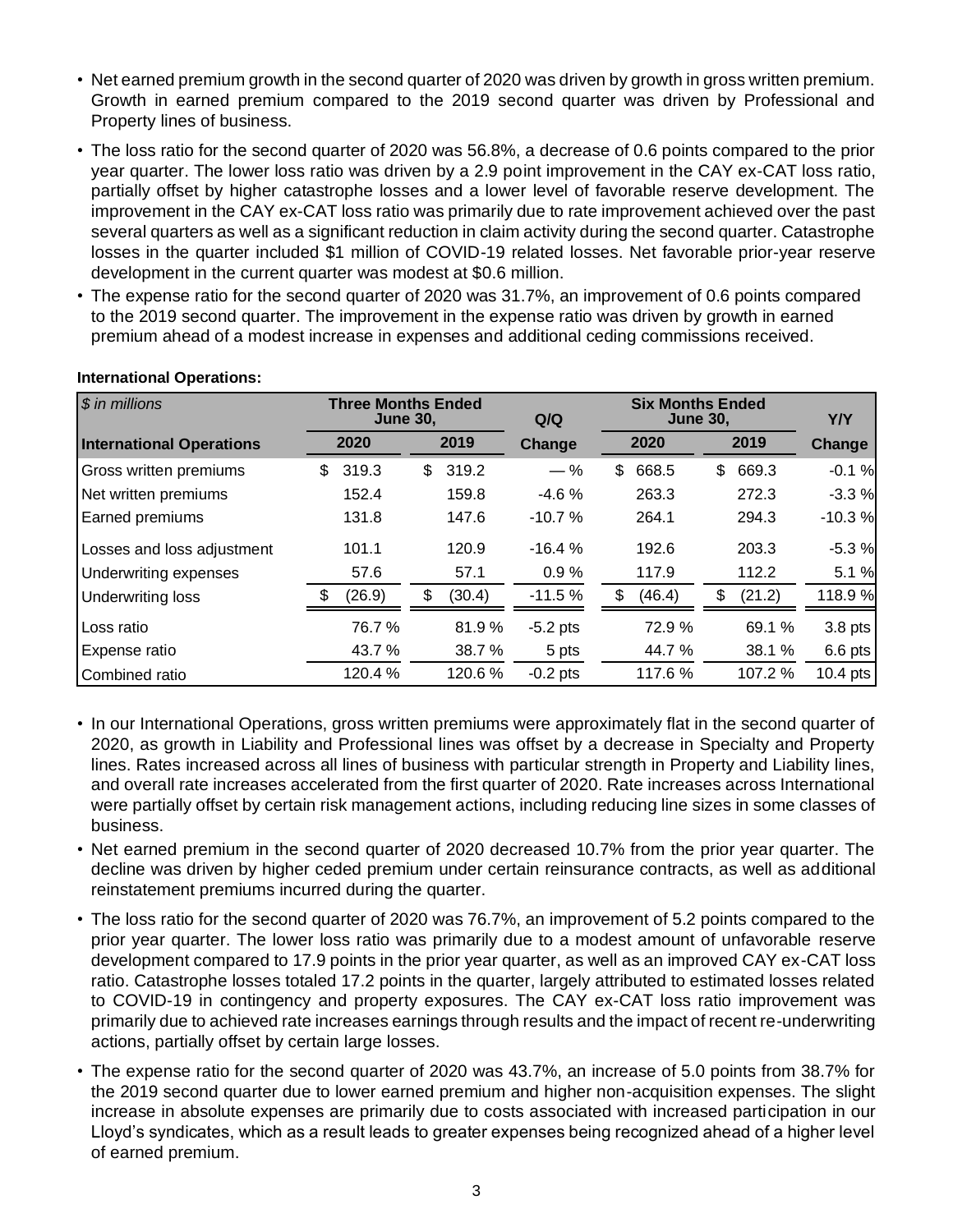#### **Balance Sheet:**

- Book value per share was \$49.94 at June 30, 2020. Including dividends paid, this represents a 6.1% increase from March 31, 2020, primarily due to net realized and unrealized gains in the investment portfolio, as well as a \$32.3 million pre-tax gain related to the sale of Trident Public Risk Solutions.
- Following the close of the second quarter, the Company completed an offering of 7.0% resettable fixed rate perpetual non-cumulative preference shares with a total liquidation preference of \$150 million. The Series A preference shares will be reflected on the Company's balance sheet for September 2020.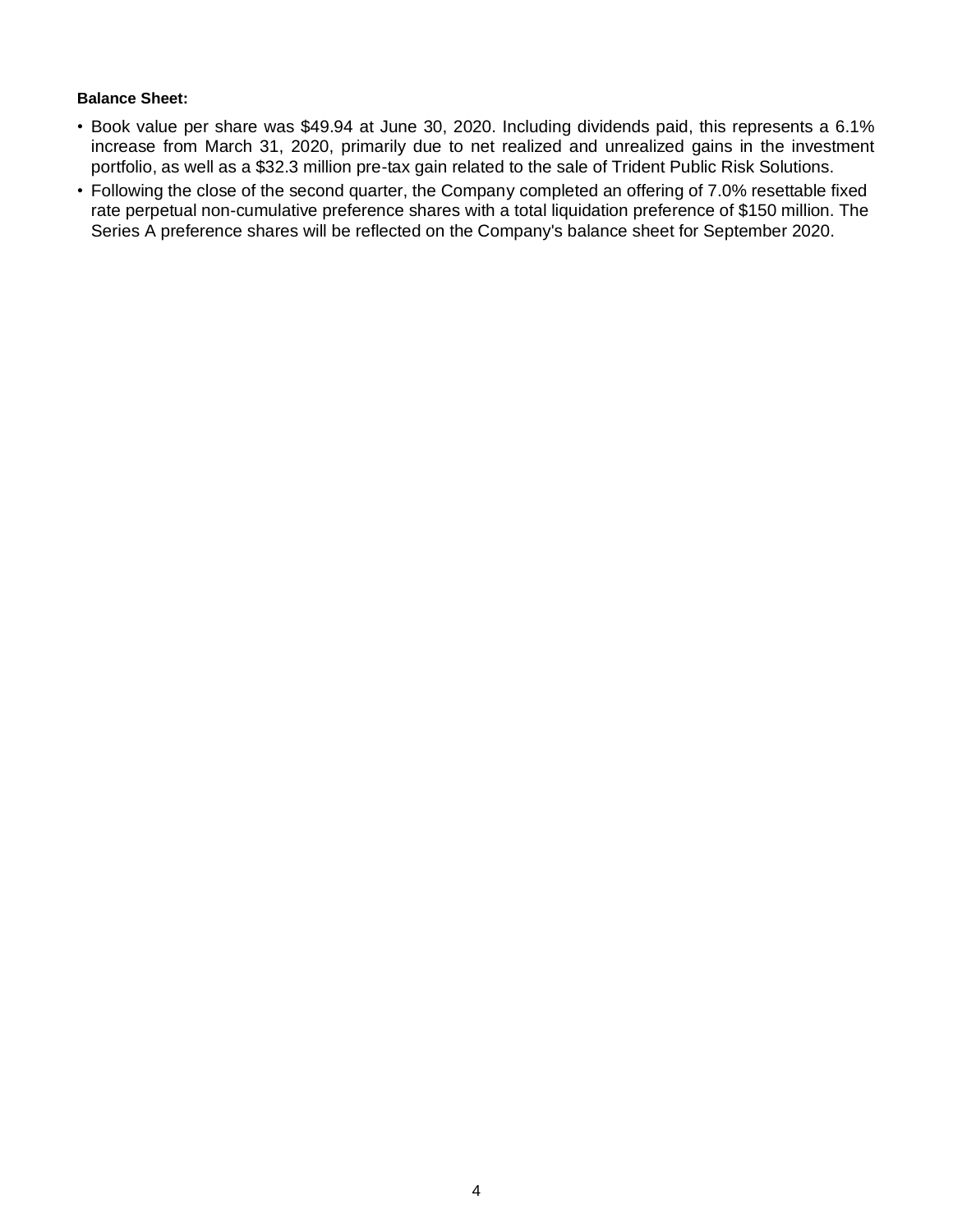#### **CONFERENCE CALL**

Argo management will conduct an investor conference call starting at 10 a.m. EDT on Tuesday, August 4, 2020. Participants in the U.S. can access the call by dialing (877) 291-5203. Callers dialing from outside the U.S. can access the call by dialing (412) 902-6610. Please ask the operator for the Argo earnings call. A live webcast of the conference call can be accessed at [https://services.choruscall.com/links/argo200804.html.](https://urldefense.com/v3/__https:/services.choruscall.com/links/argo200804.html__;!!OA9rSVZL!xceg9iaV9x7Ywz0aNiQFqsLj8xEtCXtMG4P3K-VMGWwIXth3-4lk-iyepqMKMj_w9g6Kj2jo$)

A webcast replay will be available shortly after the live conference call and can be accessed at [https://services.choruscall.com/links/argo200804.html.](https://urldefense.com/v3/__https:/services.choruscall.com/links/argo200804.html__;!!OA9rSVZL!xceg9iaV9x7Ywz0aNiQFqsLj8xEtCXtMG4P3K-VMGWwIXth3-4lk-iyepqMKMj_w9g6Kj2jo$) A telephone replay of the conference call will be available through August 11, 2020, to callers in the U.S. by dialing (877) 344-7529 (conference #10145911). Callers dialing from outside the U.S. can access the replay by dialing (412) 317-0088 (conference #10145911).

#### **ABOUT ARGO GROUP INTERNATIONAL HOLDINGS, LTD.**

Argo Group International Holdings, Ltd. (NYSE: ARGO) is an underwriter of specialty insurance and reinsurance products in the property and casualty market. Argo offers a full line of products and services designed to meet the unique coverage and claims handling needs of businesses in two primary segments: U.S. Operations and International Operations. Argo's insurance subsidiaries are rated 'A-' by A.M. Best and Argo's U.S. insurance subsidiaries are rated 'A-' by Standard and Poor's. More information on Argo and its subsidiaries is available at www.argolimited.com.

#### **FORWARD-LOOKING STATEMENTS**

This press release includes forward-looking statements that reflect our current views with respect to future events and financial performance. Forward-looking statements include all statements that do not relate solely to historical or current facts, and can be identified by the use of words such as "expect," "intend," "plan," "believe," "do not believe," "aim," "project," "anticipate," "seek," "will," "likely," "assume," "estimate," "may," "continue," "guidance," "objective," "remain optimistic," "outlook," "trends," "future," "could," "would," "should," "target," "on track" and similar expressions of a future or forward-looking nature.

These statements are made pursuant to the safe harbor provisions of the Private Securities Litigation Reform Act of 1995. Such statements are subject to certain risks and uncertainties that could cause actual events or results to differ materially. For a more detailed discussion of such risks and uncertainties, see Item 1A, "Risk Factors" in Argo's Annual Report on Form 10-K for the fiscal year ended December 31, 2019, as supplemented in Part II, Item 1A, "Risk Factors" of Argo's Quarterly Report on Form 10-Q for the quarter ended March 31, 2020 and in the Company's Current Report on Form 8-K filed on July 7, 2020, and in other filings with the Securities and Exchange Commission ("SEC"). The inclusion of a forward-looking statement herein should not be regarded as a representation by Argo that Argo's objectives will be achieved. Argo undertakes no obligation to publicly update forward-looking statements, whether as a result of new information, future events or otherwise. You should not place undue reliance on any such statements.

#### **NON-GAAP FINANCIAL MEASURES**

In presenting the Company's results, management has included and discussed in this press release certain nongenerally accepted accounting principles ("non-GAAP") financial measures within the meaning of Regulation G as promulgated by the SEC. Management believes that these non-GAAP measures, which may be defined differently by other companies, better explain the Company's results of operations in a manner that allows for a more complete understanding of the underlying trends in the Company's business. However, these measures should not be viewed as a substitute for those determined in accordance with generally accepted accounting principles ("U.S. GAAP").

"Underwriting income" is an internal performance measure used in the management of the Company's operations and represents net amount earned from underwriting activities (net premium earned less underwriting expenses and claims incurred). Although this measure of profit (loss) does not replace net income (loss) computed in accordance with U.S. GAAP as a measure of profitability, management uses this measure of profit (loss) to focus our reporting segments on generating underwriting income. The Company presents Underwriting income as a measure that is commonly recognized as a standard of performance by investors, analysts, rating agencies and other users of its financial information.

"Current accident year (CAY) ex-CAT combined ratio" and the "Current accident year (CAY) ex-CAT loss ratio" are internal measures used by the management of the Company to evaluate the performance of its' underwriting activity and represents the net amount of underwriting income excluding catastrophe related charges (impacts to both premium and losses), the impact of changes to prior year loss reserves and other one-time items that would impact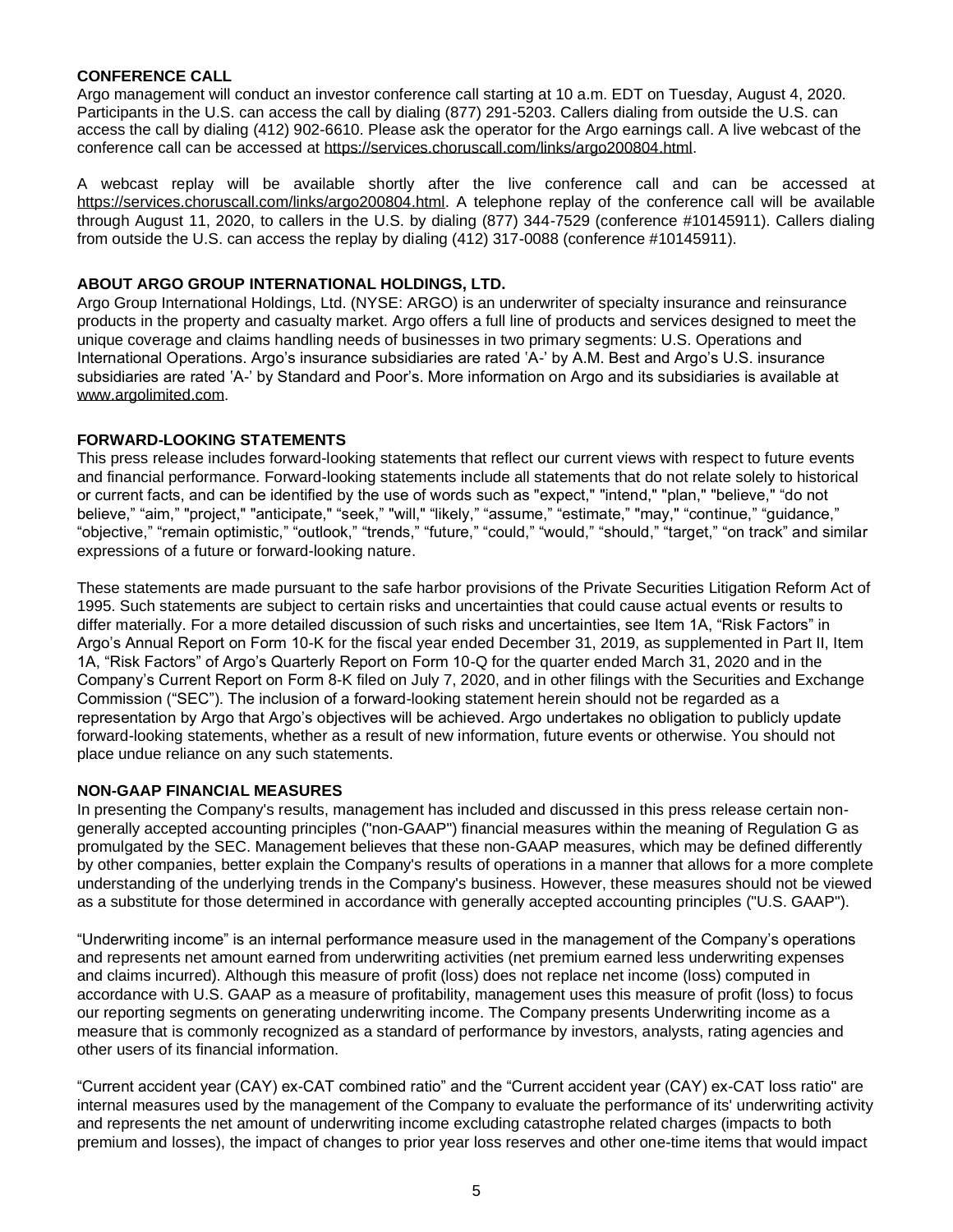expenses or net earned premium. Although this measure does not replace the GAAP combined ratio it provides management with a view of the quality of earnings generated by underwriting activity for the current accident year.

"Operating income" is an internal performance measure used in the management of the Company's operations and represents after-tax (at an assumed effective tax rate of 15%) operational results excluding, as applicable, net realized investment gains or losses, net foreign exchange gain or loss, and other similar non-recurring items. The Company excludes net realized investment gains or losses, net foreign exchange gain or loss, and other similar non-recurring items from the calculation of operating income because these amounts are influenced by and fluctuate in part, by market conditions that are outside of management's control. In addition to presenting net income determined in accordance with U.S. GAAP, the Company believes that showing operating income enables investors, analysts, rating agencies and other users of the Company's financial information to more easily analyze our results of operations and underlying business performance. Operating income should not be viewed as a substitute for U.S. GAAP net income.

"Annualized return on average shareholders' equity" ("ROAE") is calculated using average shareholders' equity. In calculating ROAE, the net income available to shareholders for the period is multiplied by the number of periods in a calendar year to arrive at annualized net income available to shareholders. The Company presents ROAE as a measure that is commonly recognized as a standard of performance by investors, analysts, rating agencies and other users of its financial information. "Annualized operating return on average shareholders' equity" is calculated using operating income (as defined above and annualized in the manner described for net income (loss) available to shareholders under ROAE above) and average shareholders' equity.

The "percentage change in book value per share" includes (by adding) the effects of cash dividends paid per share to the calculated book value per share for the current period. This adjusted amount is then compared to the prior period's book value per share to determine the period over period change. The Company believes that including the dividends paid per share allows users of its financial statements to more easily identify the impact of the changes in book value per share from the perspective of investors.

Reconciliations of non-GAAP financial measures to their most directly comparable U.S. GAAP measures are included in the attached tables and footnotes.

(financial tables follow)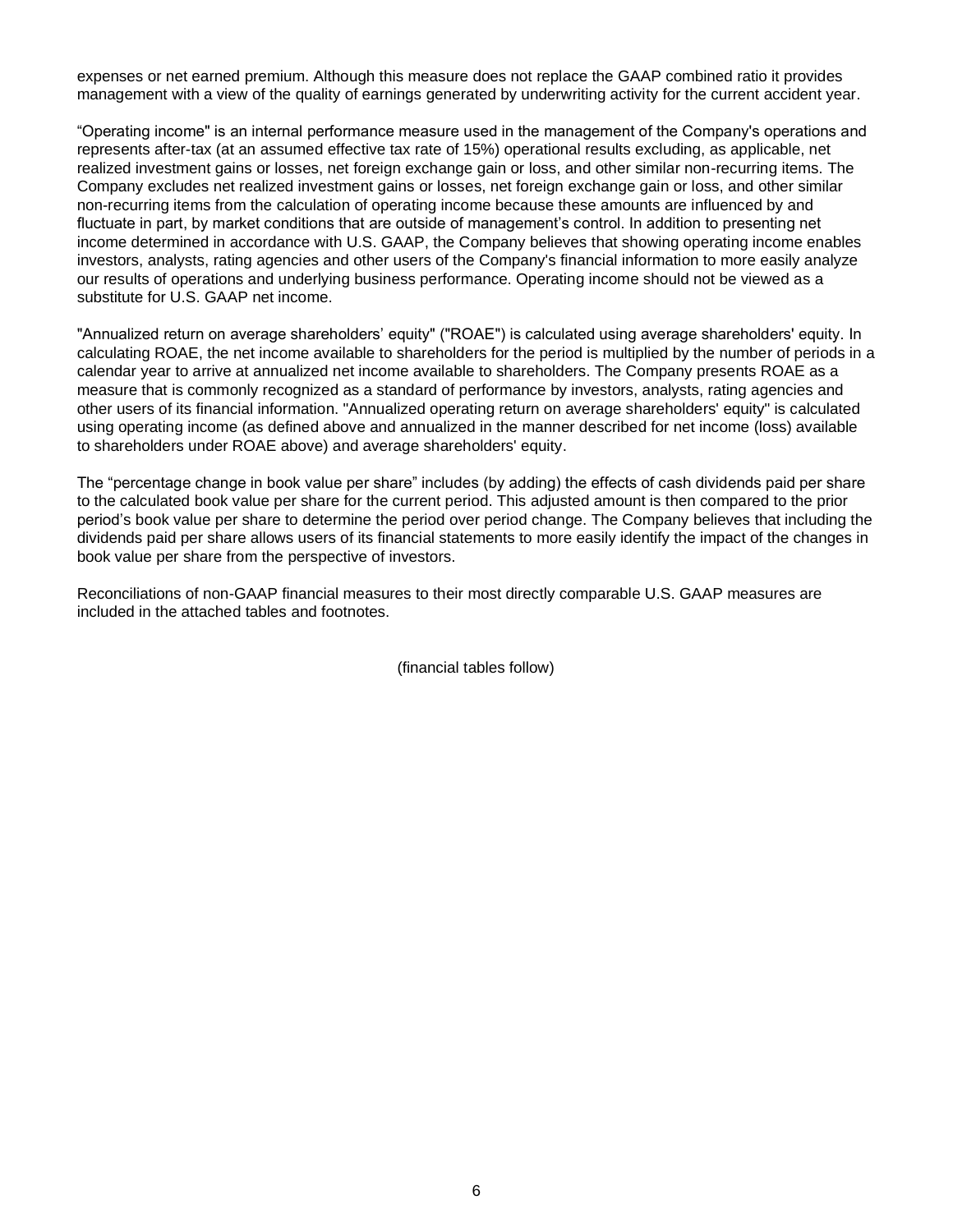# **ARGO GROUP INTERNATIONAL HOLDINGS, LTD. CONSOLIDATED BALANCE SHEETS**

(in millions, except per share amounts)

|                                                  | <b>June 30,</b><br>2020 |       | December 31,<br>2019 |
|--------------------------------------------------|-------------------------|-------|----------------------|
|                                                  | (unaudited)             |       |                      |
| <b>Assets</b>                                    |                         |       |                      |
| <b>Total investments</b>                         | \$<br>4,851.5           | \$    | 5,099.4              |
| Cash                                             | 187.7                   |       | 137.8                |
| Accrued investment income                        | 23.4                    |       | 25.7                 |
| Receivables                                      | 3,743.0                 |       | 3,792.8              |
| Goodwill and intangible assets                   | 247.6                   |       | 253.2                |
| Deferred acquisition costs, net                  | 153.5                   |       | 160.2                |
| Ceded unearned premiums                          | 656.5                   |       | 545.0                |
| Other assets                                     | 533.5                   |       | 500.4                |
| <b>Total assets</b>                              | \$<br>10,396.7          | \$    | 10,514.5             |
|                                                  |                         |       |                      |
| <b>Liabilities and Shareholders' Equity</b>      |                         |       |                      |
| Reserves for losses and loss adjustment expenses | \$<br>5,216.3           | $\$\$ | 5,157.6              |
| Unearned premiums                                | 1,481.2                 |       | 1,410.9              |
| Ceded reinsurance payable, net                   | 1,042.7                 |       | 1,203.1              |
| Senior unsecured fixed rate notes                | 140.1                   |       | 140.0                |
| Other indebtedness                               | 181.0                   |       | 181.3                |
| Junior subordinated debentures                   | 257.6                   |       | 257.4                |
| <b>Other liabilities</b>                         | 347.8                   |       | 383.1                |
| <b>Total liabilities</b>                         | 8,666.7                 |       | 8,733.4              |
|                                                  |                         |       |                      |
| Total shareholders' equity                       | 1,730.0                 |       | 1,781.1              |
| Total liabilities and shareholders' equity       | \$<br>10,396.7          | $\$\$ | 10,514.5             |
|                                                  |                         |       |                      |
| Book value per common share                      | \$<br>49.94             | \$    | 51.80                |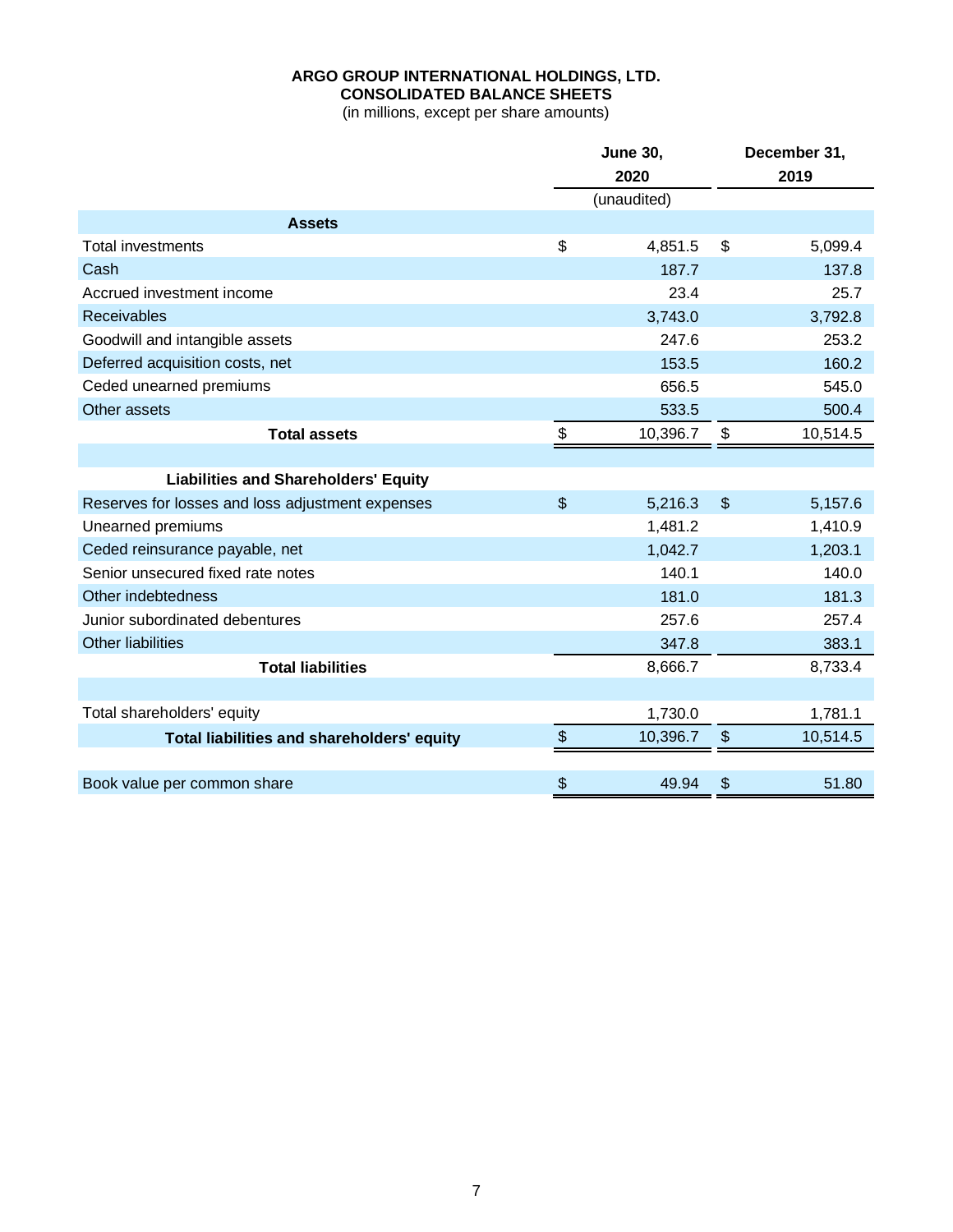#### **ARGO GROUP INTERNATIONAL HOLDINGS, LTD. FINANCIAL HIGHLIGHTS CONSOLIDATED**

(in millions, except per share amounts) (unaudited)

|                                                     | <b>Three Months Ended</b> |                       |         | <b>Six Months Ended</b> |                 |    |         |  |  |  |
|-----------------------------------------------------|---------------------------|-----------------------|---------|-------------------------|-----------------|----|---------|--|--|--|
|                                                     | <b>June 30,</b>           |                       |         |                         | <b>June 30,</b> |    |         |  |  |  |
|                                                     | 2020                      |                       | 2019    |                         | 2020            |    | 2019    |  |  |  |
| Gross written premiums                              | \$<br>799.6               | \$                    | 772.9   | \$                      | 1,625.5         | \$ | 1,533.7 |  |  |  |
| Net written premiums                                | 456.1                     |                       | 455.2   |                         | 836.6           |    | 816.1   |  |  |  |
| Earned premiums                                     | 433.4                     |                       | 431.7   |                         | 868.4           |    | 852.2   |  |  |  |
| Net investment income                               | 1.5                       |                       | 42.8    |                         | 37.0            |    | 76.7    |  |  |  |
| Fee and other income                                | 2.0                       |                       | 2.1     |                         | 4.1             |    | 4.4     |  |  |  |
| Net realized investment gains (losses)              | 20.1                      |                       | 12.0    |                         | (16.0)          |    | 64.5    |  |  |  |
| Total revenue                                       | 457.0                     |                       | 488.6   |                         | 893.5           |    | 997.8   |  |  |  |
| Losses and loss adjustment expenses                 | 273.2                     |                       | 284.8   |                         | 554.1           |    | 522.7   |  |  |  |
| Underwriting, acquisition and insurance<br>expenses | 161.4                     |                       | 161.4   |                         | 329.4           |    | 321.6   |  |  |  |
| Other corporate expenses                            | 2.5                       |                       | 7.5     |                         | 5.8             |    | 8.0     |  |  |  |
| Interest expense                                    | 6.8                       |                       | 9.3     |                         | 14.5            |    | 17.8    |  |  |  |
| Fee and other expense                               | 1.0                       |                       | 1.3     |                         | 2.2             |    | 2.6     |  |  |  |
| Foreign currency exchange losses (gains)            | 6.4                       |                       | (5.3)   |                         | 3.4             |    | (4.6)   |  |  |  |
| <b>Total expenses</b>                               | 451.3                     |                       | 459.0   |                         | 909.4           |    | 868.1   |  |  |  |
| Income (loss) before income taxes                   | 5.7                       |                       | 29.6    |                         | (15.9)          |    | 129.7   |  |  |  |
| Income tax provision                                | 12.1                      |                       | 0.8     |                         | 9.3             |    | 9.7     |  |  |  |
| Net (loss) income                                   | \$<br>(6.4)               | \$                    | 28.8    | \$                      | (25.2)          | \$ | 120.0   |  |  |  |
|                                                     |                           |                       |         |                         |                 |    |         |  |  |  |
| Net (loss) income per common share<br>(basic)       | \$<br>(0.18)              | \$                    | 0.84    | \$                      | (0.73)          | \$ | 3.52    |  |  |  |
| Net (loss) income per common share<br>(diluted)     | \$<br>(0.18)              | $\boldsymbol{\theta}$ | 0.83    | \$                      | (0.73)          | \$ | 3.45    |  |  |  |
|                                                     |                           |                       |         |                         |                 |    |         |  |  |  |
| Weighted average common shares:                     |                           |                       |         |                         |                 |    |         |  |  |  |
| Basic                                               | 34.6                      |                       | 34.2    |                         | 34.6            |    | 34.1    |  |  |  |
| <b>Diluted</b>                                      | 34.6                      |                       | 34.8    |                         | 34.6            |    | 34.8    |  |  |  |
| Loss ratio                                          | 63.0%                     |                       | 66.0 %  |                         | 63.8 %          |    | 61.3%   |  |  |  |
| Expense ratio (1)                                   | 37.3%                     |                       | 37.4 %  |                         | 37.9 %          |    | 37.7 %  |  |  |  |
| GAAP combined ratio                                 | 100.3%                    |                       | 103.4 % |                         | 101.7 %         |    | 99.0 %  |  |  |  |
| CAY ex-CAT combined ratio (2)                       | 93.0%                     |                       | 96.7 %  |                         | 94.4 %          |    | 95.3%   |  |  |  |

(1) The expense ratio is calculated as "Underwriting, acquisition and insurance expense" divided by "Earned premiums".

(2) For purposes of calculating these ratios, net earned premiums were adjusted to exclude outward reinstatement premium adjustments of \$2.1 million for the three and six months ended June 30, 2020. There were no such adjustments for the three and six months ended June 30, 2019.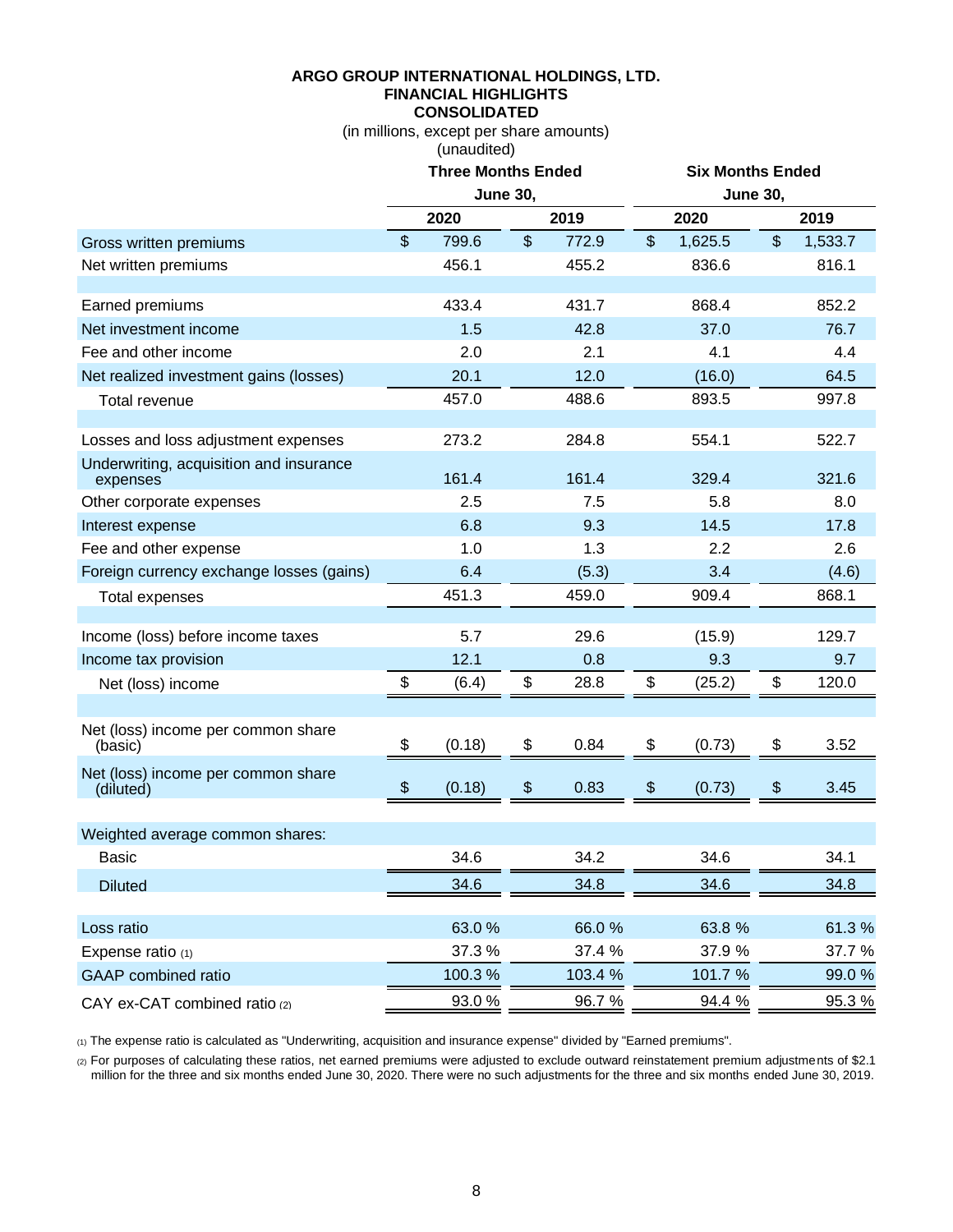#### **ARGO GROUP INTERNATIONAL HOLDINGS, LTD.**

#### **SEGMENT DATA**

(in millions) (unaudited)

|                                 | <b>Three Months Ended</b> |                 |                           |         |    |                 | Six months ended |        |  |  |
|---------------------------------|---------------------------|-----------------|---------------------------|---------|----|-----------------|------------------|--------|--|--|
|                                 |                           | <b>June 30,</b> |                           |         |    | <b>June 30,</b> |                  |        |  |  |
|                                 |                           | 2020            |                           | 2019    |    | 2020            |                  | 2019   |  |  |
| <b>U.S. Operations</b>          |                           |                 |                           |         |    |                 |                  |        |  |  |
| Gross written premiums          | \$                        | 480.2           | \$                        | 453.6   | \$ | 956.7           | \$               | 864.3  |  |  |
| Net written premiums            |                           | 303.6           |                           | 295.3   |    | 573.0           |                  | 543.7  |  |  |
| Earned premiums                 |                           | 301.6           |                           | 284.0   |    | 604.1           |                  | 557.8  |  |  |
|                                 |                           |                 |                           |         |    |                 |                  |        |  |  |
| Underwriting income             |                           | 34.8            |                           | 29.4    |    | 51.6            |                  | 54.2   |  |  |
| Net investment income           |                           | 0.8             |                           | 29.6    |    | 26.0            |                  | 52.7   |  |  |
| Interest expense                |                           | (4.2)           |                           | (5.7)   |    | (9.1)           |                  | (10.9) |  |  |
| Fee (expense) income, net       |                           | (0.2)           |                           | (0.1)   |    | (0.4)           |                  | 0.1    |  |  |
| Net income before taxes         | \$                        | 31.2            | \$                        | 53.2    | \$ | 68.1            | \$               | 96.1   |  |  |
|                                 |                           |                 |                           |         |    |                 |                  |        |  |  |
| Loss ratio                      |                           | 56.8%           |                           | 57.4 %  |    | 59.8%           |                  | 57.0%  |  |  |
| Expense ratio (1)               |                           | 31.7 %          |                           | 32.3 %  |    | 31.7 %          |                  | 33.3%  |  |  |
| GAAP combined ratio             |                           | 88.5%           |                           | 89.7 %  |    | 91.5 %          |                  | 90.3%  |  |  |
| CAY ex-CAT combined ratio       |                           | 86.5 %          |                           | 90.0%   |    | 88.4 %          |                  | 90.4%  |  |  |
|                                 |                           |                 |                           |         |    |                 |                  |        |  |  |
| <b>International Operations</b> |                           |                 |                           |         |    |                 |                  |        |  |  |
| Gross written premiums          | \$                        | 319.3           | $\boldsymbol{\mathsf{S}}$ | 319.2   | \$ | 668.5           | \$               | 669.3  |  |  |
| Net written premiums            |                           | 152.4           |                           | 159.8   |    | 263.3           |                  | 272.3  |  |  |
| Earned premiums                 |                           | 131.8           |                           | 147.6   |    | 264.1           |                  | 294.3  |  |  |
|                                 |                           |                 |                           |         |    |                 |                  |        |  |  |
| <b>Underwriting loss</b>        |                           | (26.9)          |                           | (30.4)  |    | (46.4)          |                  | (21.2) |  |  |
| Net investment income           |                           | 0.5             |                           | 11.5    |    | 9.1             |                  | 20.6   |  |  |
| Interest expense                |                           | (2.0)           |                           | (3.1)   |    | (4.3)           |                  | (5.9)  |  |  |
| Fee income, net                 |                           | 0.9             |                           | 1.0     |    | 1.8             |                  | 1.7    |  |  |
| Net loss before taxes           | \$                        | (27.5)          | \$                        | (21.0)  | \$ | (39.8)          | \$               | (4.8)  |  |  |
|                                 |                           |                 |                           |         |    |                 |                  |        |  |  |
| Loss ratio                      |                           | 76.7%           |                           | 81.9%   |    | 72.9%           |                  | 69.1%  |  |  |
| Expense ratio (1)               |                           | 43.7 %          |                           | 38.7 %  |    | 44.7%           |                  | 38.1%  |  |  |
| <b>GAAP</b> combined ratio      |                           | 120.4 %         |                           | 120.6%  |    | 117.6%          |                  | 107.2% |  |  |
| CAY ex-CAT combined ratio (2)   |                           | 101.4 %         |                           | 101.1 % |    | 100.8%          |                  | 96.7%  |  |  |

(1) The expense ratio is calculated as "Underwriting, acquisition and insurance expense" divided by "Earned premiums".

(2) For purposes of calculating these ratios, net earned premiums were adjusted to exclude outward reinstatement premium adjustments of \$2.1 million for the three and six months ended June 30, 2020. There were no such adjustments for the three and six months ended June 30, 2019.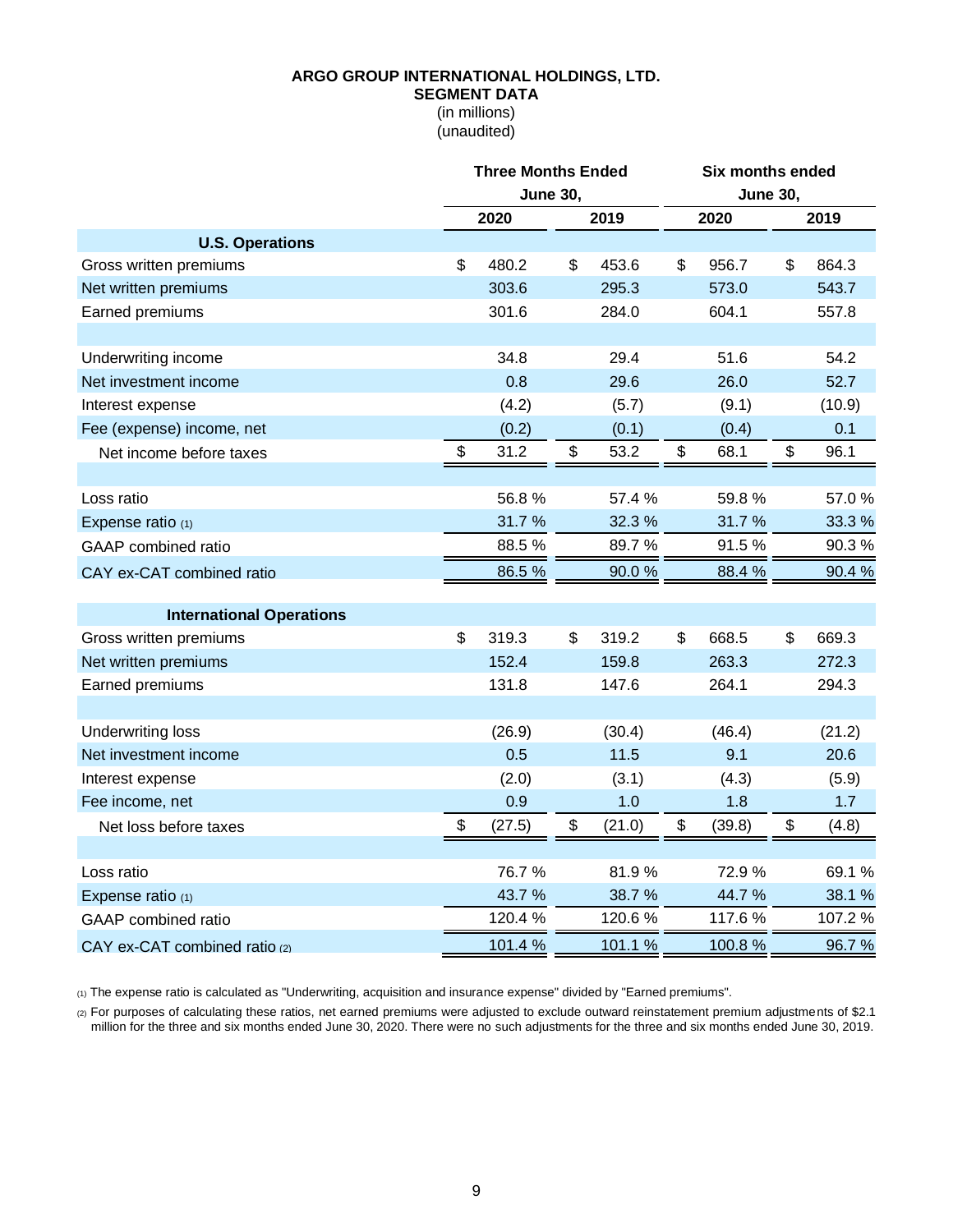#### **ARGO GROUP INTERNATIONAL HOLDINGS, LTD. RECONCILIATION OF LOSS RATIOS**

(unaudited)

| 2020       | 2019    | 2020                                         | 2019                                       |  |
|------------|---------|----------------------------------------------|--------------------------------------------|--|
|            |         |                                              |                                            |  |
| 56.8%      | 57.4 %  | 59.8 %                                       | 57.0%                                      |  |
| 0.2%       | 1.8%    | (0.4)%                                       | 1.6%                                       |  |
| $(2.2)\%$  | (1.5)%  | (2.7)%                                       | (1.5)%                                     |  |
| 54.8 %     | 57.7 %  | 56.7 %                                       | 57.1 %                                     |  |
|            |         |                                              |                                            |  |
|            |         |                                              |                                            |  |
| 76.7 %     | 81.9%   | 72.9 %                                       | 69.1 %                                     |  |
| (1.1)%     | (17.9)% | (0.4)%                                       | (9.2)%                                     |  |
| $(17.2)\%$ | (1.6)%  | $(16.0)\%$                                   | (1.3)%                                     |  |
| 58.4 %     | 62.4 %  | 56.5 %                                       | 58.6%                                      |  |
|            |         |                                              |                                            |  |
|            |         |                                              |                                            |  |
| 63.0 %     | 66.0%   | 63.8 %                                       | 61.3%                                      |  |
| (0.4)%     | (5.2)%  | (0.5)%                                       | $(2.3)\%$                                  |  |
| (6.7)%     | (1.5)%  | (6.7)%                                       | (1.4)%                                     |  |
| 55.9 %     | 59.3 %  | 56.6%                                        | 57.6 %                                     |  |
|            |         | <b>Three Months Ended</b><br><b>June 30,</b> | <b>Six Months Ended</b><br><b>June 30,</b> |  |

(1) For purposes of calculating these ratios, net earned premiums were adjusted to exclude outward reinstatement premium adjustments of \$2.1 million for the three and six months ended June 30, 2020. There were no such adjustments for the three and six months ended June 30, 2019.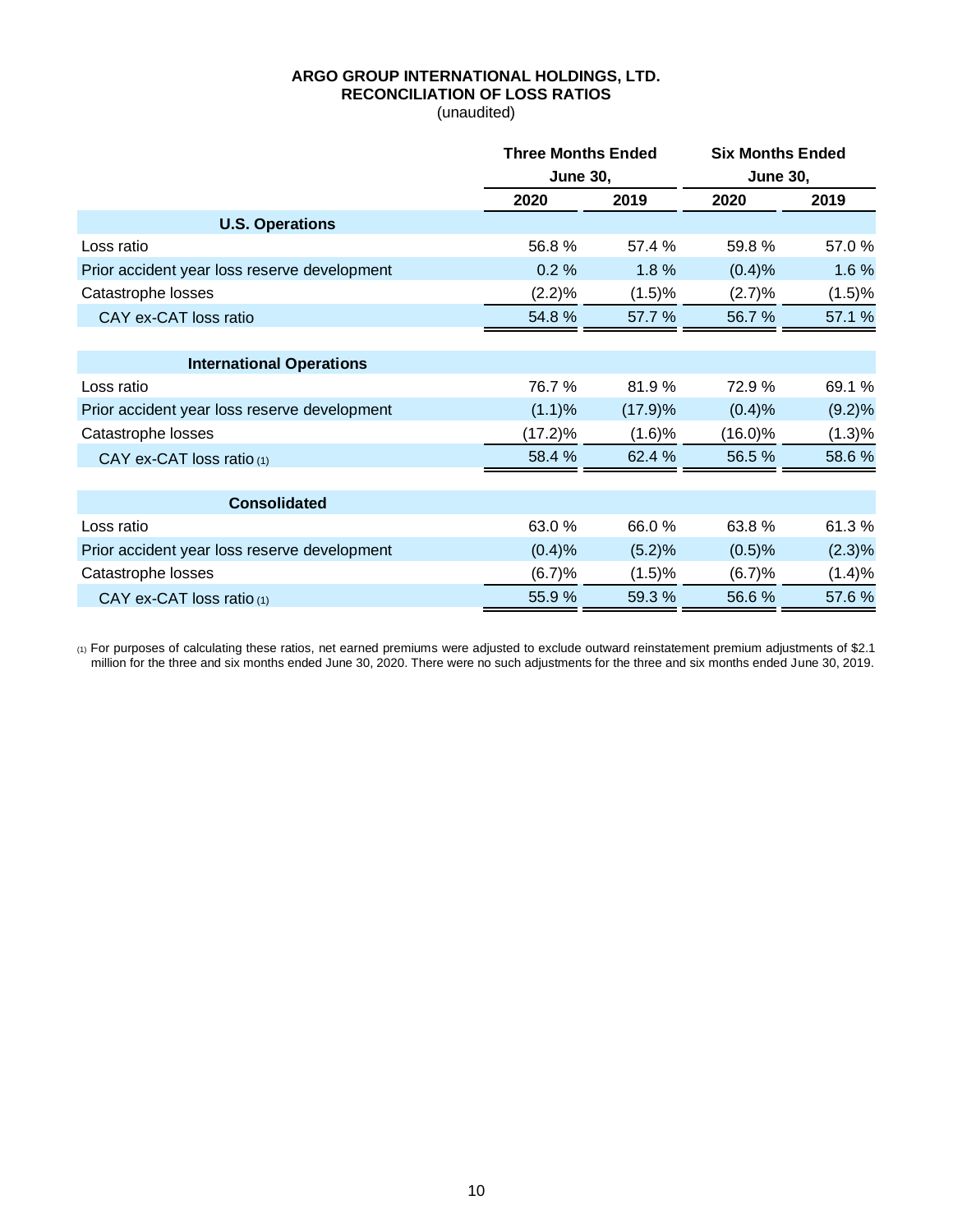#### **ARGO GROUP INTERNATIONAL HOLDINGS, LTD. NET PRIOR-YEAR RESERVE DEVELOPMENT & CATASTROPHE LOSSES BY SEGMENT**

|                                           |              | <b>Three Months Ended</b><br><b>June 30,</b> |      |            | <b>Six Months Ended</b><br><b>June 30,</b> |      |      |       |
|-------------------------------------------|--------------|----------------------------------------------|------|------------|--------------------------------------------|------|------|-------|
|                                           | 2019<br>2020 |                                              |      |            |                                            | 2020 |      | 2019  |
| <b>Net Prior-Year Reserve Development</b> |              |                                              |      |            |                                            |      |      |       |
| (Favorable)/Unfavorable                   |              |                                              |      |            |                                            |      |      |       |
| U.S. Operations                           | \$           | (0.6)                                        | - \$ | $(5.1)$ \$ |                                            | 2.7  | - \$ | (9.1) |
| <b>International Operations</b>           |              | 1.5                                          |      | 26.4       |                                            | 1.1  |      | 27.2  |
| <b>Run-off Lines</b>                      |              | 0.9                                          |      | 1.0        |                                            | 0.7  |      | 1.7   |
| Total net prior-year reserve development  | \$           | 1.8                                          | £.   | 22.3       | S                                          | 4.5  |      | 19.8  |

|                                          |                | <b>Three Months Ended</b> |                 |      | <b>Six Months Ended</b> |      |                 |      |  |
|------------------------------------------|----------------|---------------------------|-----------------|------|-------------------------|------|-----------------|------|--|
|                                          |                |                           | <b>June 30,</b> |      |                         |      | <b>June 30,</b> |      |  |
|                                          |                | 2020                      |                 | 2019 |                         | 2020 |                 | 2019 |  |
| <b>Catastrophe &amp; COVID-19 Losses</b> |                |                           |                 |      |                         |      |                 |      |  |
| Catastrophe losses                       |                |                           |                 |      |                         |      |                 |      |  |
| U.S. Operations                          | $\mathfrak{S}$ | 5.5                       | $\mathcal{S}$   | 4.2  | $\mathfrak{L}$          | 7.5  | $\mathfrak{S}$  | 8.2  |  |
| <b>International Operations</b>          |                | 5.0                       |                 | 2.3  |                         | 5.9  |                 | 3.8  |  |
| Total catastrophe losses                 |                | 10.5                      |                 | 6.5  |                         | 13.4 |                 | 12.0 |  |
|                                          |                |                           |                 |      |                         |      |                 |      |  |
| COVID-19 losses                          |                |                           |                 |      |                         |      |                 |      |  |
| U.S. Operations                          |                | 1.0                       |                 |      |                         | 8.5  |                 |      |  |
| <b>International Operations</b>          |                | 16.4                      |                 |      |                         | 35.1 |                 |      |  |
| Total COVID-19 losses                    |                | 17.4                      |                 |      |                         | 43.6 |                 |      |  |
|                                          |                |                           |                 |      |                         |      |                 |      |  |
| Catastrophe & COVID-19 losses            |                |                           |                 |      |                         |      |                 |      |  |
| U.S. Operations                          |                | 6.5                       |                 | 4.2  |                         | 16.0 |                 | 8.2  |  |
| <b>International Operations</b>          |                | 21.4                      |                 | 2.3  |                         | 41.0 |                 | 3.8  |  |
| Total catastrophe & COVID-19 losses      | \$             | 27.9                      | \$              | 6.5  | $\mathfrak{S}$          | 57.0 | \$              | 12.0 |  |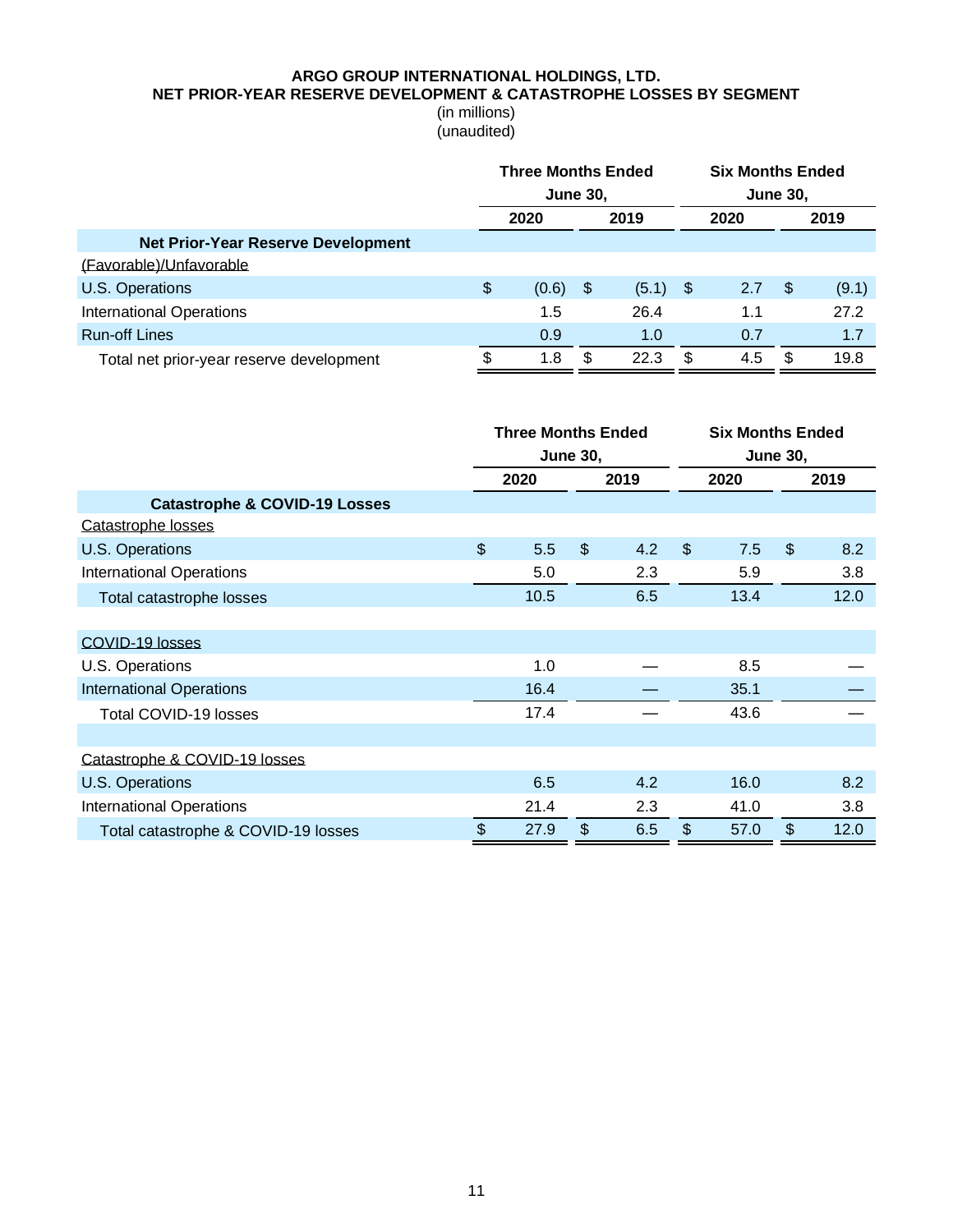#### **ARGO GROUP INTERNATIONAL HOLDINGS, LTD. RECONCILIATION OF UNDERWRITING (LOSS) INCOME TO NET (LOSS) INCOME CONSOLIDATED**

|                                          | <b>Three Months Ended</b> |                |        |    | <b>Six Months Ended</b> |    |        |  |
|------------------------------------------|---------------------------|----------------|--------|----|-------------------------|----|--------|--|
|                                          | <b>June 30,</b>           |                |        |    | <b>June 30,</b>         |    |        |  |
|                                          | 2020                      |                | 2019   |    | 2020                    |    | 2019   |  |
| Net (loss) income                        | \$<br>(6.4)               | $\mathfrak{L}$ | 28.8   | \$ | (25.2)                  | \$ | 120.0  |  |
| Add (deduct):                            |                           |                |        |    |                         |    |        |  |
| Income tax provision                     | 12.1                      |                | 0.8    |    | 9.3                     |    | 9.7    |  |
| Net investment income                    | (1.5)                     |                | (42.8) |    | (37.0)                  |    | (76.7) |  |
| Net realized investment (gains) losses   | (20.1)                    |                | (12.0) |    | 16.0                    |    | (64.5) |  |
| Fee and other income                     | (2.0)                     |                | (2.1)  |    | (4.1)                   |    | (4.4)  |  |
| Interest expense                         | 6.8                       |                | 9.3    |    | 14.5                    |    | 17.8   |  |
| Fee and other expense                    | 1.0                       |                | 1.3    |    | 2.2                     |    | 2.6    |  |
| Foreign currency exchange losses (gains) | 6.4                       |                | (5.3)  |    | 3.4                     |    | (4.6)  |  |
| Other corporate expenses                 | 2.5                       |                | 7.5    |    | 5.8                     |    | 8.0    |  |
| Underwriting (loss) income               | \$<br>(1.2)               | \$             | (14.5) | \$ | (15.1)                  | \$ | 7.9    |  |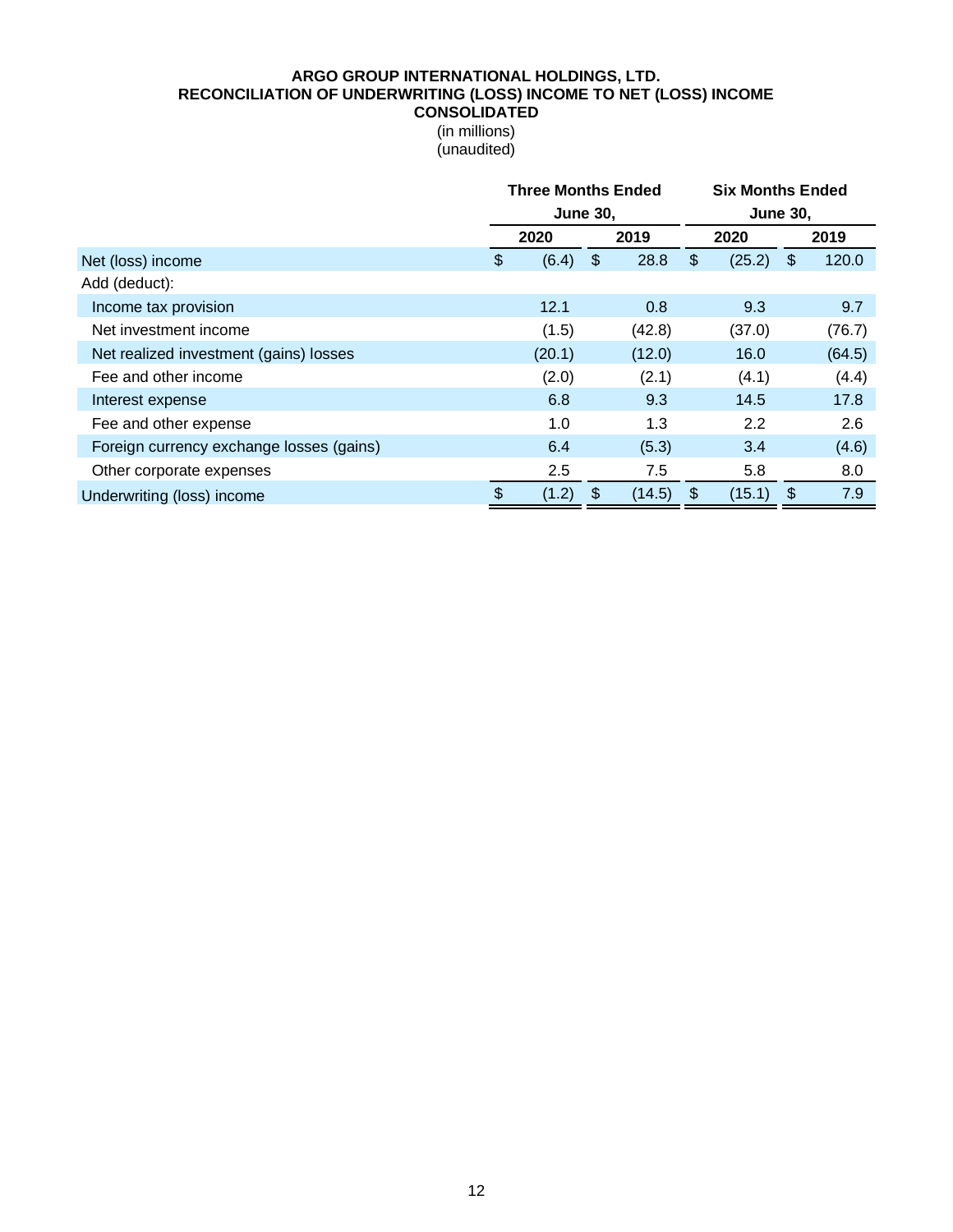#### **ARGO GROUP INTERNATIONAL HOLDINGS, LTD. RECONCILIATION OF OPERATING INCOME TO NET (LOSS) INCOME CONSOLIDATED**

(in millions, except per share amounts) (unaudited)

|                                                     | <b>Three Months Ended</b> |                 |                |        | <b>Six Months Ended</b> |                 |        |  |
|-----------------------------------------------------|---------------------------|-----------------|----------------|--------|-------------------------|-----------------|--------|--|
|                                                     |                           | <b>June 30,</b> |                |        |                         | <b>June 30,</b> |        |  |
|                                                     |                           | 2020            |                | 2019   | 2020                    |                 | 2019   |  |
| Net (loss) income, as reported                      | \$                        | (6.4)           | $\mathfrak{F}$ | 28.8   | \$<br>(25.2)            | \$              | 120.0  |  |
| Income tax provision                                |                           | 12.1            |                | 0.8    | 9.3                     |                 | 9.7    |  |
| Net income (loss), before taxes                     |                           | 5.7             |                | 29.6   | (15.9)                  |                 | 129.7  |  |
| Add (deduct):                                       |                           |                 |                |        |                         |                 |        |  |
| Net realized investment (gains) losses              |                           | (20.1)          |                | (12.0) | 16.0                    |                 | (64.5) |  |
| Foreign currency exchange losses (gains)            |                           | 6.4             |                | (5.3)  | 3.4                     |                 | (4.6)  |  |
| Other corporate expenses                            |                           | 2.5             |                | 7.5    | 5.8                     |                 | 8.0    |  |
| Operating (loss) income before taxes                |                           | (5.5)           |                | 19.8   | 9.3                     |                 | 68.6   |  |
| Income tax (benefit) provision, at assumed rate (1) |                           | (0.8)           |                | 3.0    | 1.4                     |                 | 10.3   |  |
| Operating (loss) income                             |                           | (4.7)           | \$             | 16.8   | \$<br>7.9               | \$              | 58.3   |  |
|                                                     |                           |                 |                |        |                         |                 |        |  |
| Operating (loss) income per common share (diluted)  |                           | (0.14)          | \$             | 0.48   | \$<br>0.23              |                 | 1.68   |  |
|                                                     |                           |                 |                |        |                         |                 |        |  |
| Weighted average common shares, diluted             |                           | 34.6            |                | 34.8   | 34.6                    |                 | 34.8   |  |

(1) For the purpose of calculating Operating income, an assumed tax rate of 15% was used for all periods presented.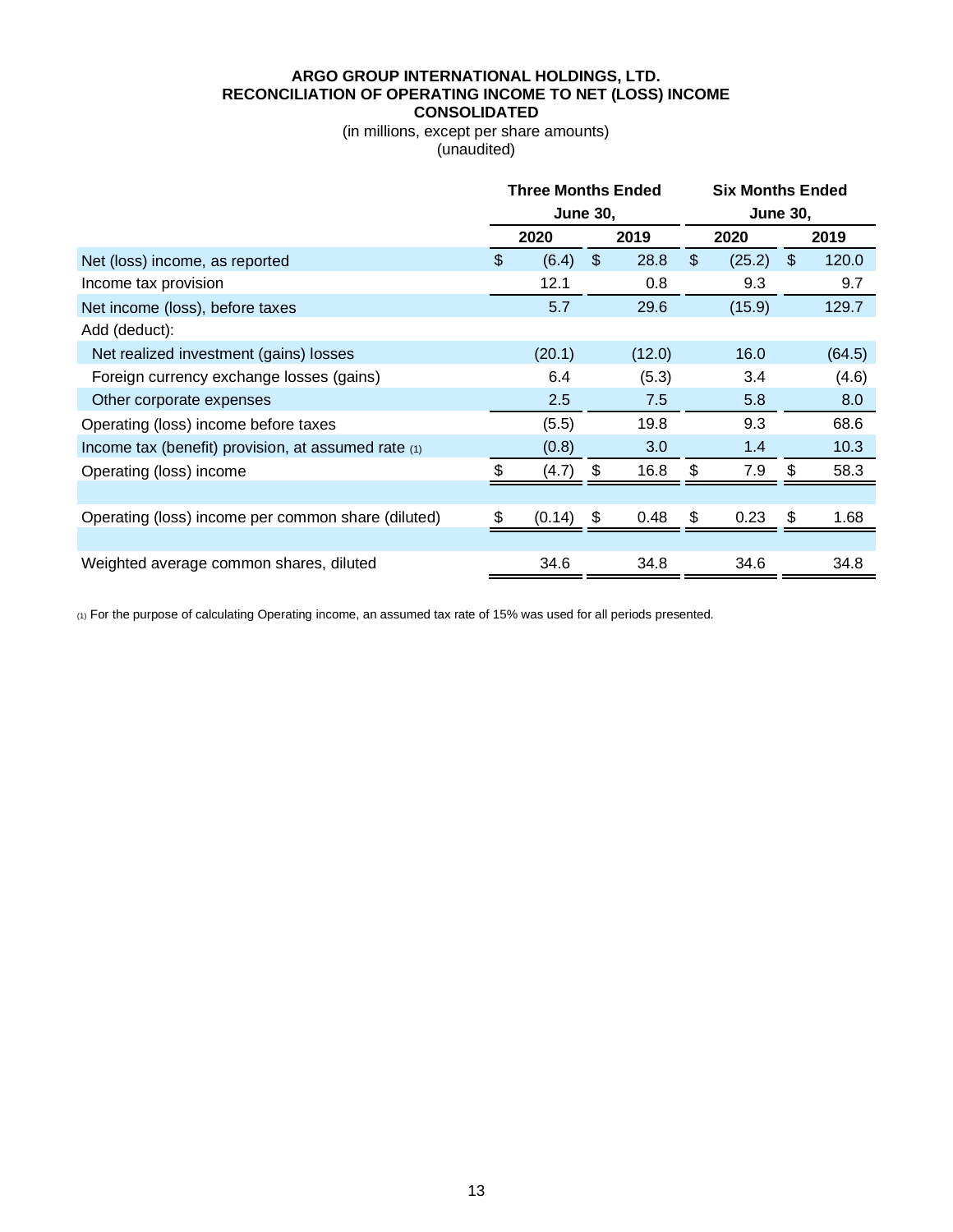#### **ARGO GROUP INTERNATIONAL HOLDINGS, LTD. RECONCILIATION OF SEGMENT INCOME TO NET (LOSS) INCOME**

|                                            | <b>Three Months Ended</b> |                 |                           |        |    | <b>Six Months Ended</b> |                 |        |  |
|--------------------------------------------|---------------------------|-----------------|---------------------------|--------|----|-------------------------|-----------------|--------|--|
|                                            |                           | <b>June 30,</b> |                           |        |    |                         | <b>June 30,</b> |        |  |
|                                            |                           | 2020            |                           | 2019   |    | 2020                    |                 | 2019   |  |
| Segment income (loss) before income taxes: |                           |                 |                           |        |    |                         |                 |        |  |
| U.S. Operations                            | \$                        | 31.2            | \$                        | 53.2   | \$ | 68.1                    | \$              | 96.1   |  |
| <b>International Operations</b>            |                           | (27.5)          |                           | (21.0) |    | (39.8)                  |                 | (4.8)  |  |
| <b>Run-off Lines</b>                       |                           | (1.3)           |                           | (1.1)  |    | (0.8)                   |                 | (0.5)  |  |
| Corporate and Other                        |                           | (7.9)           |                           | (11.3) |    | (18.2)                  |                 | (22.2) |  |
| Net realized investment gains (losses)     |                           | 20.1            |                           | 12.0   |    | (16.0)                  |                 | 64.5   |  |
| Foreign currency exchange (loss) gains     |                           | (6.4)           |                           | 5.3    |    | (3.4)                   |                 | 4.6    |  |
| Other corporate expenses                   |                           | (2.5)           |                           | (7.5)  |    | (5.8)                   |                 | (8.0)  |  |
| Income (loss) before income taxes          |                           | 5.7             |                           | 29.6   |    | (15.9)                  |                 | 129.7  |  |
| Income tax provision                       |                           | 12.1            |                           | 0.8    |    | 9.3                     |                 | 9.7    |  |
| Net (loss) income                          | \$                        | (6.4)           | $\boldsymbol{\mathsf{S}}$ | 28.8   | \$ | (25.2)                  | S               | 120.0  |  |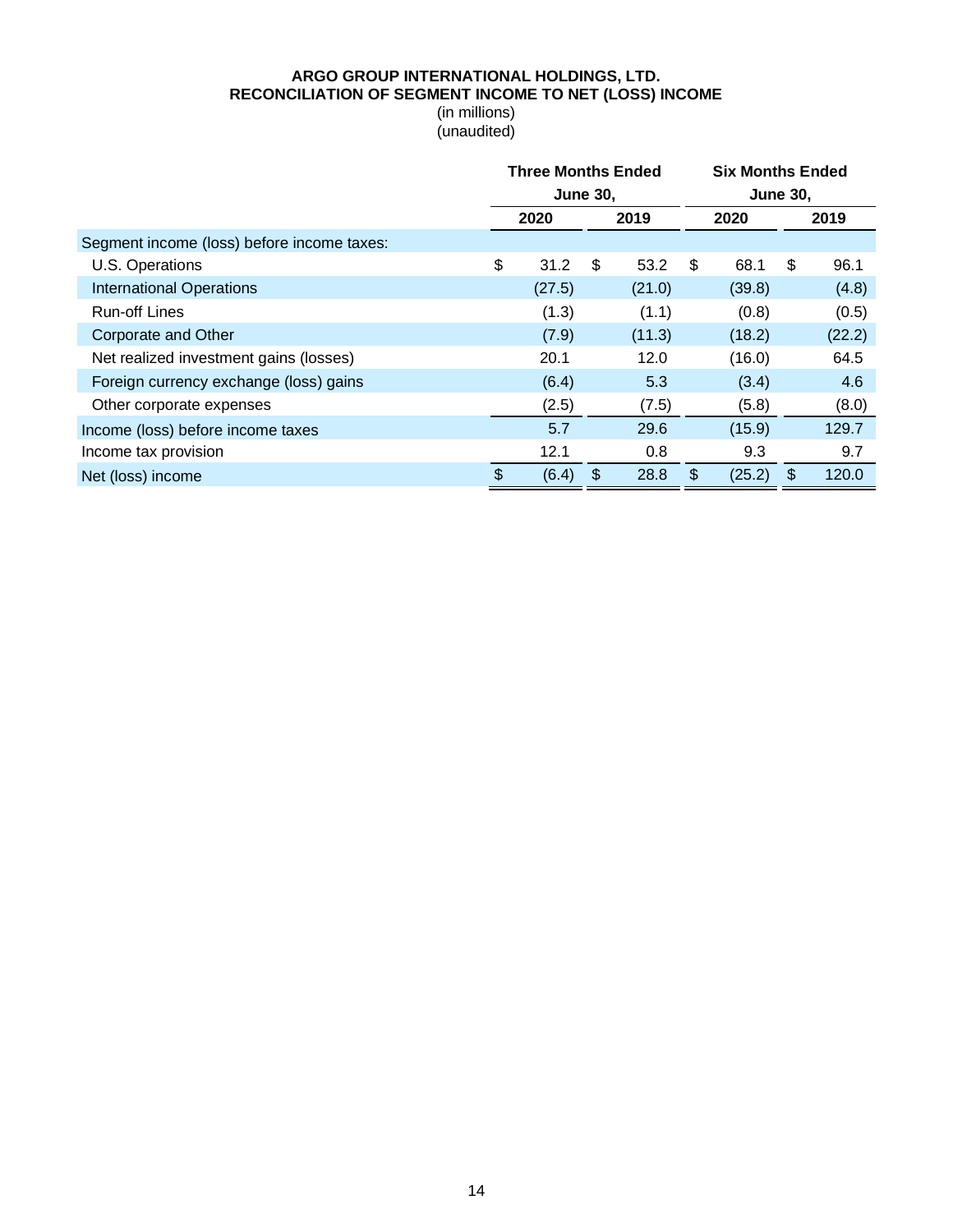#### **ARGO GROUP INTERNATIONAL HOLDINGS, LTD. PREMIUMS BY SEGMENT AND LINE OF BUSINESS**

| <b>U.S. Operations</b> |     |                  |     | Three months ended June 30, 2020 |                      |     | Three months ended June 30, 2019 |     |                       |  |                      |
|------------------------|-----|------------------|-----|----------------------------------|----------------------|-----|----------------------------------|-----|-----------------------|--|----------------------|
|                        |     | Gross<br>Written |     | <b>Net</b><br>Written            | <b>Net</b><br>Earned |     | Gross<br>Written                 |     | <b>Net</b><br>Written |  | <b>Net</b><br>Earned |
| Property               | \$. | 81.5             | \$. | 47.1                             | 41.3                 | \$. | 78.0                             | \$. | 44.1                  |  | 33.3                 |
| Liability              |     | 242.9            |     | 159.4                            | 169.9                |     | 256.4                            |     | 173.7                 |  | 175.4                |
| Professional           |     | 103.8            |     | 63.3                             | 58.6                 |     | 75.9                             |     | 46.1                  |  | 43.6                 |
| Specialty              |     | 52.0             |     | 33.8                             | 31.8                 |     | 43.3                             |     | 31.4                  |  | 31.7                 |
| Total                  |     | 480.2            |     | 303.6                            | 301.6                |     | 453.6                            |     | 295.3                 |  | 284.0                |

|              |                         |  | Six months ended June 30, 2020 |    |                      | Six months ended June 30, 2019 |       |                       |       |                      |       |  |
|--------------|-------------------------|--|--------------------------------|----|----------------------|--------------------------------|-------|-----------------------|-------|----------------------|-------|--|
|              | <b>Gross</b><br>Written |  | <b>Net</b><br>Written          |    | <b>Net</b><br>Earned | Gross<br>Written               |       | <b>Net</b><br>Written |       | <b>Net</b><br>Earned |       |  |
| Property     | 146.7                   |  | 62.2                           | \$ | 80.7                 |                                | 142.2 |                       | 51.5  |                      | 64.8  |  |
| Liability    | 512.8                   |  | 322.1                          |    | 342.2                |                                | 499.0 |                       | 345.9 |                      | 353.9 |  |
| Professional | 201.0                   |  | 121.9                          |    | 114.1                |                                | 136.7 |                       | 81.3  |                      | 75.4  |  |
| Specialty    | 96.2                    |  | 66.8                           |    | 67.1                 |                                | 86.4  |                       | 65.0  |                      | 63.7  |  |
| Total        | 956.7                   |  | 573.0                          |    | 604.1                |                                | 864.3 |                       | 543.7 |                      | 557.8 |  |

| <b>International Operations</b> |                  | Three months ended June 30, 2020 |       | Three months ended June 30, 2019 |       |                  |       |                       |       |                      |       |
|---------------------------------|------------------|----------------------------------|-------|----------------------------------|-------|------------------|-------|-----------------------|-------|----------------------|-------|
|                                 | Gross<br>Written | <b>Net</b><br>Written            |       | <b>Net</b><br>Earned             |       | Gross<br>Written |       | <b>Net</b><br>Written |       | <b>Net</b><br>Earned |       |
| Property                        | \$<br>132.3      |                                  | 50.0  | S                                | 35.6  |                  | 139.0 | S                     | 57.1  |                      | 41.0  |
| Liability                       | 56.4             |                                  | 31.7  |                                  | 26.3  |                  | 46.4  |                       | 17.8  |                      | 26.4  |
| Professional                    | 51.3             |                                  | 25.8  |                                  | 29.4  |                  | 42.1  |                       | 26.2  |                      | 24.6  |
| Specialty                       | 79.3             |                                  | 44.9  |                                  | 40.5  |                  | 91.7  |                       | 58.7  |                      | 55.6  |
| Total                           | 319.3            |                                  | 152.4 |                                  | 131.8 |                  | 319.2 |                       | 159.8 |                      | 147.6 |

|              |                  |       |                       | Six months ended June 30, 2020 |                      |       | Six months ended June 30, 2019 |       |                       |       |                      |       |  |
|--------------|------------------|-------|-----------------------|--------------------------------|----------------------|-------|--------------------------------|-------|-----------------------|-------|----------------------|-------|--|
|              | Gross<br>Written |       | <b>Net</b><br>Written |                                | <b>Net</b><br>Earned |       | Gross<br>Written               |       | <b>Net</b><br>Written |       | <b>Net</b><br>Earned |       |  |
| Property     | D                | 255.5 | S                     | 62.7                           | S                    | 71.3  |                                | 294.0 |                       | 65.5  |                      | 76.6  |  |
| Liability    |                  | 112.4 |                       | 49.1                           |                      | 46.3  |                                | 93.4  |                       | 45.4  |                      | 55.8  |  |
| Professional |                  | 107.0 |                       | 50.3                           |                      | 58.1  |                                | 98.0  |                       | 53.7  |                      | 53.8  |  |
| Specialty    |                  | 193.6 |                       | 101.2                          |                      | 88.4  |                                | 183.9 |                       | 107.7 |                      | 108.1 |  |
| <b>Total</b> |                  | 668.5 |                       | 263.3                          |                      | 264.1 |                                | 669.3 |                       | 272.3 |                      | 294.3 |  |

| <b>Consolidated</b> |                         |       | Three months ended June 30, 2020 |                       | Three months ended June 30, 2019 |                      |  |                  |  |                       |  |                             |
|---------------------|-------------------------|-------|----------------------------------|-----------------------|----------------------------------|----------------------|--|------------------|--|-----------------------|--|-----------------------------|
|                     | <b>Gross</b><br>Written |       |                                  | <b>Net</b><br>Written |                                  | <b>Net</b><br>Earned |  | Gross<br>Written |  | <b>Net</b><br>Written |  | <b>Net</b><br><b>Earned</b> |
| Property            |                         | 213.8 |                                  | 97.1                  |                                  | 76.9                 |  | 217.0            |  | 101.2                 |  | 74.3                        |
| Liability           |                         | 299.4 |                                  | 191.2                 |                                  | 196.2                |  | 302.9            |  | 191.6                 |  | 201.9                       |
| Professional        |                         | 155.1 |                                  | 89.1                  |                                  | 88.0                 |  | 118.0            |  | 72.3                  |  | 68.2                        |
| Specialty           |                         | 131.3 |                                  | 78.7                  |                                  | 72.3                 |  | 135.0            |  | 90.1                  |  | 87.3                        |
| Total               |                         | 799.6 |                                  | 456.1                 |                                  | 433.4                |  | 772.9            |  | 455.2                 |  | 431.7                       |

|              |                  |  | Six months ended June 30, 2020 |   |                      | Six months ended June 30, 2019 |                         |  |                       |  |                      |  |
|--------------|------------------|--|--------------------------------|---|----------------------|--------------------------------|-------------------------|--|-----------------------|--|----------------------|--|
| Property     | Gross<br>Written |  | <b>Net</b><br>Written          |   | <b>Net</b><br>Earned |                                | <b>Gross</b><br>Written |  | <b>Net</b><br>Written |  | <b>Net</b><br>Earned |  |
|              | \$<br>402.2      |  | 124.9                          | S | 152.0                |                                | 436.2                   |  | 117.0                 |  | 141.4                |  |
| Liability    | 625.5            |  | 371.5                          |   | 388.7                |                                | 592.5                   |  | 391.4                 |  | 409.8                |  |
| Professional | 308.0            |  | 172.2                          |   | 172.2                |                                | 234.7                   |  | 135.0                 |  | 129.2                |  |
| Specialty    | 289.8            |  | 168.0                          |   | 155.5                |                                | 270.3                   |  | 172.7                 |  | 171.8                |  |
| Total        | .625.5           |  | 836.6                          |   | 868.4                |                                | .533.7                  |  | 816.1                 |  | 852.2                |  |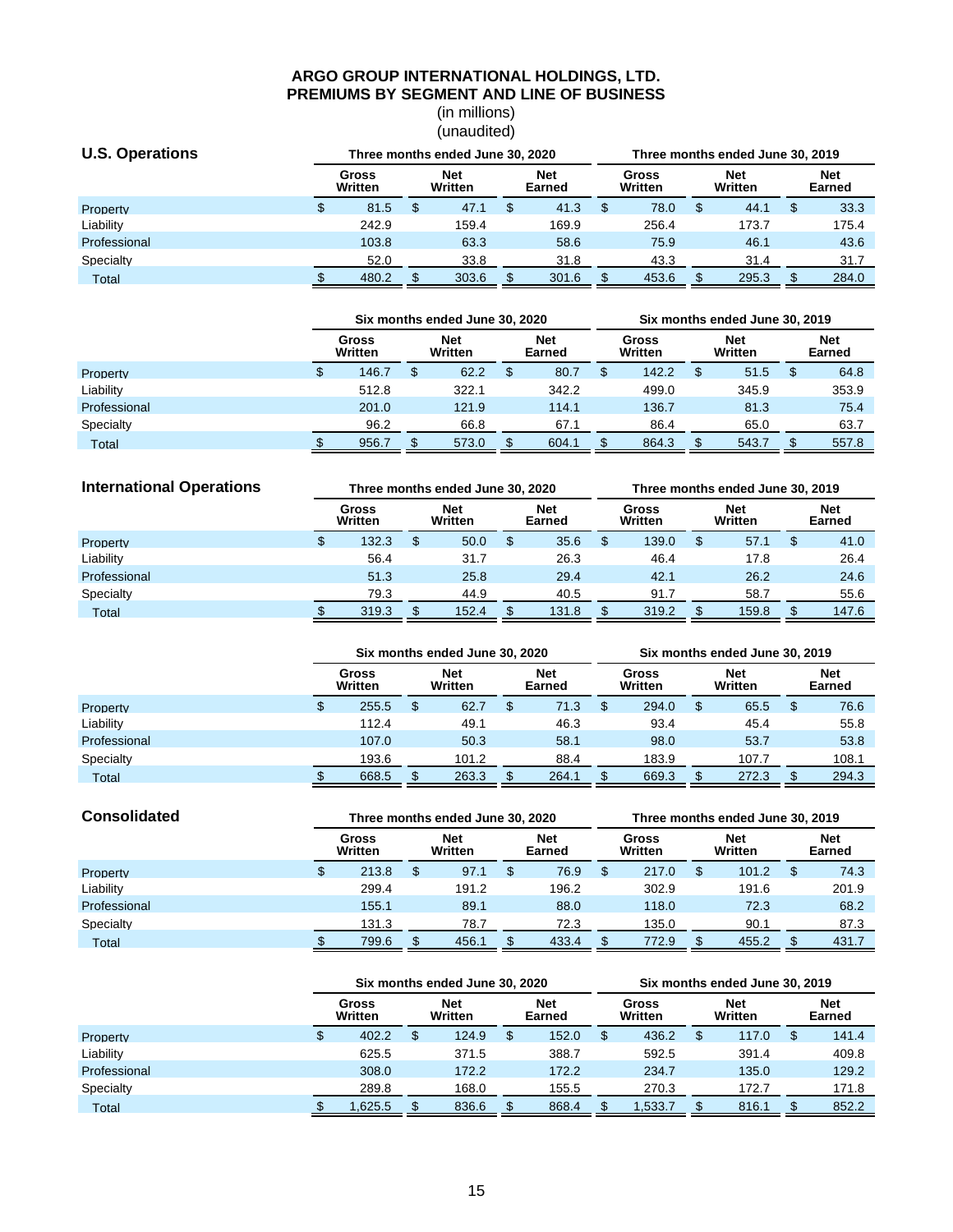#### **ARGO GROUP INTERNATIONAL HOLDINGS, LTD. COMPONENTS OF NET INVESTMENT INCOME & NET REALIZED INVESTMENT GAINS (LOSSES) CONSOLIDATED**

|                                                             | <b>Three Months Ended</b><br><b>June 30,</b> |        |    |      |     | <b>Six Months Ended</b><br><b>June 30,</b> |      |      |
|-------------------------------------------------------------|----------------------------------------------|--------|----|------|-----|--------------------------------------------|------|------|
|                                                             |                                              | 2020   |    | 2019 |     | 2020                                       |      | 2019 |
| Net Investment Income                                       |                                              |        |    |      |     |                                            |      |      |
| Net investment income, excluding alternative<br>investments | \$                                           | 24.9   | \$ | 33.3 | \$. | 57.9                                       | - \$ | 65.3 |
| Alternative investments                                     |                                              | (23.4) |    | 9.5  |     | (20.9)                                     |      | 11.4 |
| Total net investment income                                 | \$                                           | 1.5    | S  | 42.8 |     | 37.0                                       |      | 76.7 |

|                                               | <b>Three Months Ended</b> | <b>June 30,</b> |       |    | <b>Six Months Ended</b><br><b>June 30,</b> |   |       |
|-----------------------------------------------|---------------------------|-----------------|-------|----|--------------------------------------------|---|-------|
|                                               | 2020                      |                 | 2019  |    | 2020                                       |   | 2019  |
| <b>Net Realized Investment Gains (Losses)</b> |                           |                 |       |    |                                            |   |       |
| Net realized investment gains (losses)        | \$<br>(21.2)              | \$              | (0.6) | \$ | 6.7                                        | S | (2.3) |
| Change in fair value of equity securities     | 16.8                      |                 | 12.6  |    | (22.5)                                     |   | 66.8  |
| Credit losses on fixed maturity securities    | (7.8)                     |                 |       |    | (32.5)                                     |   |       |
| Gain on sale of Trident assets                | 32.3                      |                 |       |    | 32.3                                       |   |       |
| Total net realized investments (losses) gains | \$<br>20.1                | S               | 12.0  | S  | (16.0)                                     |   | 64.5  |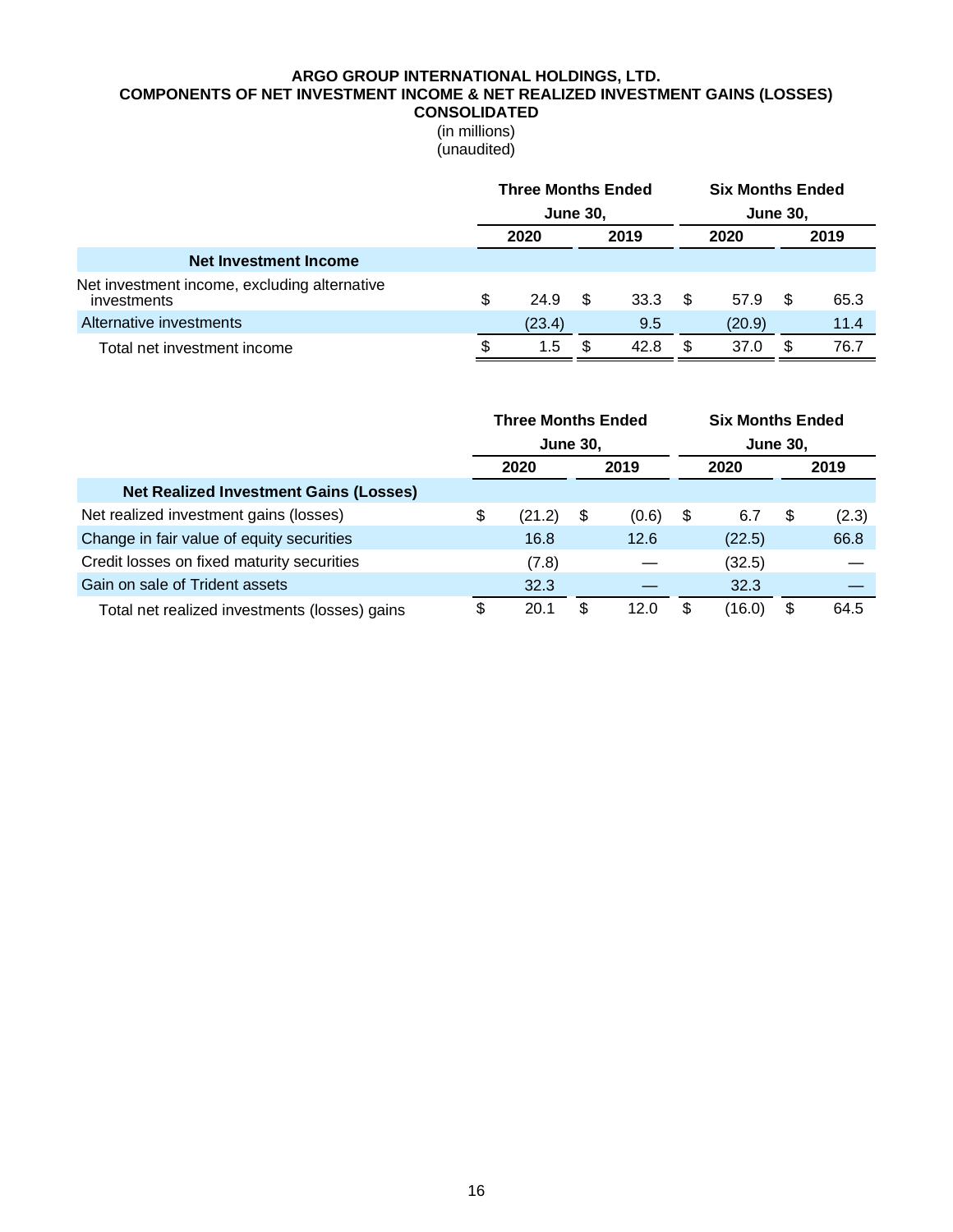#### **ARGO GROUP INTERNATIONAL HOLDINGS, LTD. COMPONENTS OF INVESTMENT PORTFOLIO CONSOLIDATED** (in millions)

(unaudited)

|                                             |                | <b>June 30,</b> |                | December 31, |
|---------------------------------------------|----------------|-----------------|----------------|--------------|
|                                             |                | 2020            |                | 2019         |
| U.S. Governments and government agencies    | $\mathfrak{S}$ | 342.6           | $\mathcal{S}$  | 354.6        |
| States and political subdivisions           |                | 171.3           |                | 152.6        |
| Foreign governments                         |                | 258.2           |                | 248.7        |
| Corporate - Financial                       |                | 835.8           |                | 783.8        |
| Corporate - Industrial                      |                | 725.8           |                | 789.5        |
| Corporate - Utilities                       |                | 170.5           |                | 207.1        |
| Asset-backed securities                     |                | 152.9           |                | 165.5        |
| Collateralized loan obligations             |                | 266.9           |                | 225.8        |
| Mortgage-backed securities - Agency         |                | 423.2           |                | 373.8        |
| Mortgage-backed securities - Commercial     |                | 253.2           |                | 217.0        |
| Mortgage-backed securities - Residential    |                | 107.0           |                | 115.1        |
| <b>Total fixed maturities</b>               |                | 3,707.4         |                | 3,633.5      |
| Common stocks                               |                | 141.6           |                | 116.5        |
| Preferred stocks                            |                | 5.9             |                | 7.9          |
| Total equity securities available for sale  |                | 147.5           |                | 124.4        |
| Private equity                              |                | 190.5           |                | 268.1        |
| Hedge fund                                  |                | 98.0            |                | 109.5        |
| Overseas deposits                           |                | 91.7            |                | 114.6        |
| Other                                       |                | 4.3             |                | 4.3          |
| Total other investments                     |                | 384.5           |                | 496.5        |
| Short term investments and cash equivalents |                | 612.1           |                | 845.0        |
| Cash                                        |                | 187.7           |                | 137.8        |
| Total cash and invested assets              | $\frac{1}{2}$  | 5,039.2         | $\mathfrak{S}$ | 5,237.2      |

|                                          |                       | <b>June 30,</b><br>2020 |                             | December 31,<br>2019 |
|------------------------------------------|-----------------------|-------------------------|-----------------------------|----------------------|
| U.S. Governments and government agencies | $\boldsymbol{\theta}$ | 342.6                   | $\boldsymbol{\hat{\theta}}$ | 354.7                |
| AAA                                      |                       | 1,267.8                 |                             | 1,171.3              |
| AA                                       |                       | 351.7                   |                             | 347.0                |
| A                                        |                       | 814.9                   |                             | 750.9                |
| <b>BBB</b>                               |                       | 570.9                   |                             | 585.3                |
| <b>BB</b>                                |                       | 169.8                   |                             | 159.9                |
| B                                        |                       | 79.2                    |                             | 131.7                |
| Lower than B                             |                       | 49.5                    |                             | 61.7                 |
| Not rated                                |                       | 61.0                    |                             | 71.0                 |
| <b>Total fixed maturities</b>            | \$                    | 3,707.4                 | \$                          | 3,633.5              |

. .